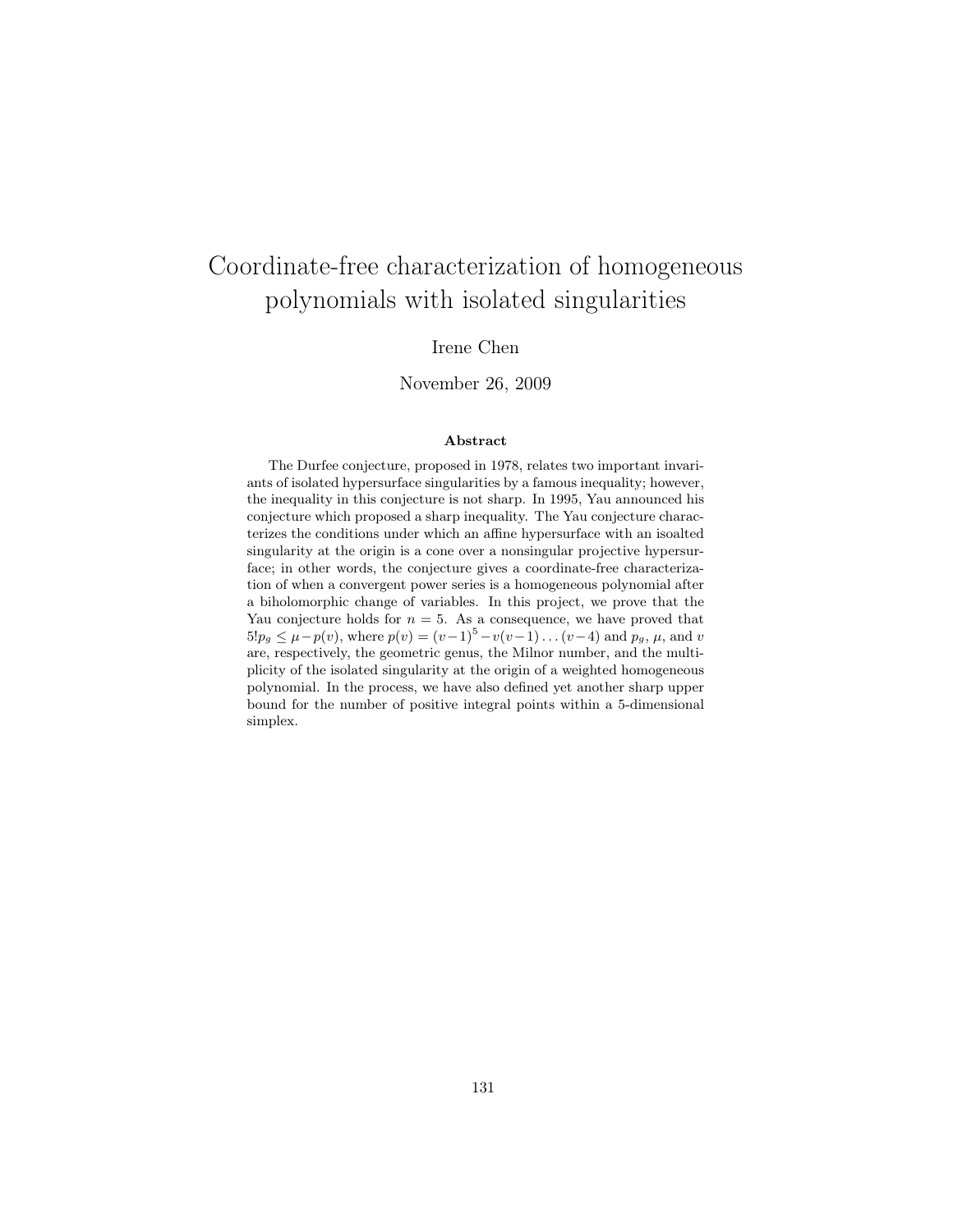### 1 Introduction

Let  $\Delta_n$  be an *n*-dimensional real right-angled simplex defined by the inequality

$$
\frac{x_1}{a_1}+\frac{x_2}{a_2}+\ldots+\frac{x_n}{a_n}\leq 1
$$

where  $x_1 \geq 0, \ldots, x_n \geq 0$  and  $a_1 \geq a_2 \geq \ldots \geq a_n \geq 1$ . Define  $P_n$  to be the number of positive integral points in  $\Delta_n$ , as shown below:

$$
P_n = \#\{(x_1, x_2, ..., x_n) \in \mathbb{Z}_+ | \frac{x_1}{a_1} + \frac{x_2}{a_2} + ... + \frac{x_n}{a_n} \le 1\}
$$

Define  $Q_n$  to be the number of nonnegative integral points in  $\Delta_n$ , as shown below:

$$
Q_n = \# \{ (x_1, x_2, ..., x_n) \in \mathbb{Z}_+ \cup \{0\} | \frac{x_1}{a_1} + \frac{x_2}{a_2} + ... + \frac{x_n}{a_n} \le 1 \}
$$

The problem of obtaining the numbers  $P_n$  and  $Q_n$  has occupied mathematicians for decades, simply because a sharp upper estimate of the former would benefit those in singularity theory and a sharp upper estimate of the latter would benefit those in number theory. Granville [Gr] has stated that an estimate of  $Q_n$  would help with finding large gaps between primes, and research done by Xu and Yau [Xu-Ya] on the Durfee conjecture has shown that an estimate of  $P_n$  does aid mathematicians in singularity theory. These two different numbers are tied together through the equation

$$
P_n(a_1, a_2, ..., a_n) = Q_n(a_1(1-a), a_2(1-a), ..., a_n(1-a)),
$$

where  $a = \frac{1}{a_1} + \ldots + \frac{1}{a_n}$ . A simple proof exists that allows one to state with confidence that these two numbers are related, and so if one discovers a new estimate for  $P_n$ , a new estimate for  $Q_n$  will also be present.

In 1899, Pick [Pi] discovered a formula for  $Q_2$ :

$$
Q_2 = \operatorname{area}(\triangle) + \frac{|\partial \triangle \cap \mathbb{Z}^n|}{2} + 1
$$

where  $\partial \triangle$  is the boundary of the simplex and  $|\partial \triangle \cap \mathbb{Z}^n|$  is the number of integral points on the boundary. In 1951, Mordell [Mo] discovered the formula for  $Q_3$ using Dedekind sums, but the real breakthrough occurred when Ehrhart [Eh] proved a polynomial of degree  $n$  could calculate the number of non-negative lattice points in  $n$ -dimensional simplex. However, his formula is only effective when the coefficients of every term are either known or able to be determined from other facts provided. Starting in 1939, attempts were made to find lower and upper bounds for  $Q_n$  instead of a concrete equation. It was later discovered by Lehmer [Le] that if  $a = a_1 = a_2 = ... = a_n$ ,

$$
Q_n = \binom{[a]+n}{n}.
$$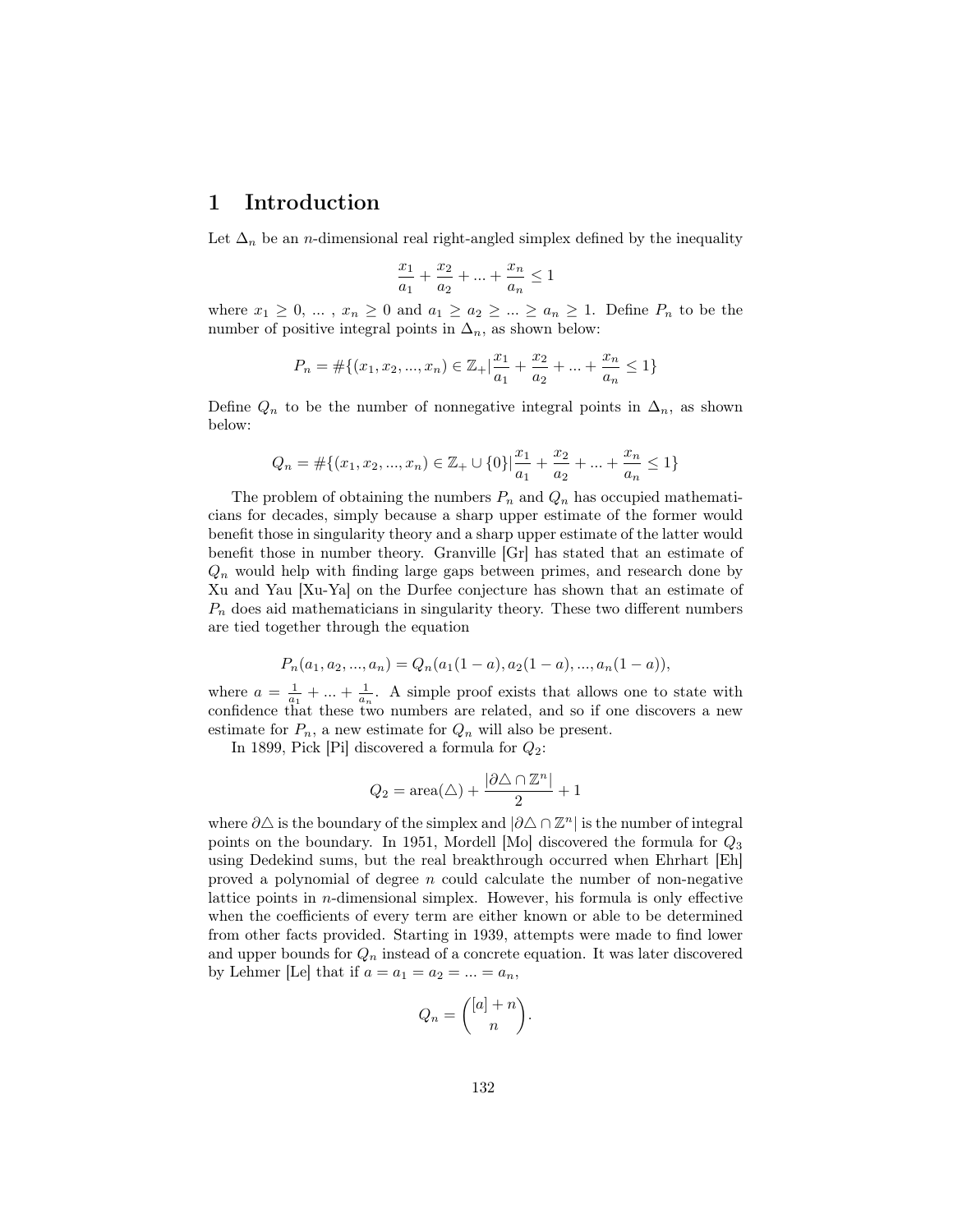From that formula, a definition for a sharp estimate  $R_n$  of  $Q_n$  was reached. The estimate is only sharp if

$$
R_n|_{a_1=\ldots=a_n=a\in\mathbb{Z}}=\binom{[a]+n}{n}.
$$

In other words, any upper or lower bound is only considered to be a sharp estimate if equality is obtained if and only if  $a = a_1 = a_2 = ... = a_n \in \mathbb{Z}$ .

The search for a sharp estimate also led mthematicians into singularity theory, and Durfee [Du] formed his famous conjecture. The conjecture states that for an isolated singularity  $(V, 0)$  defined by a weighted homogeneous polynomial  $f(z_0, z_1, z_2, ..., z_n),$ 

$$
n!p_g \le \mu
$$

where  $p_g$  is the geometric genus of V,  $\mu$  is the Milnor number, and equality holds if and only if  $\mu = 0$ . A polynomial  $f(z_0, z_1, z_2, ..., z_n)$  is a weighted homogeneous polynomial of the type  $(w_0, w_1, w_2, ..., w_n)$ , where  $w_0, w_1, w_2, ..., w_n$  are fixed positive rational numbers, if  $f$  can be expressed as a linear combination of monomials  $z_0^{i_0}z_1^{i_1}...z_n^{i_n}$  for which  $\frac{i_0}{w_0}+\frac{i_1}{w_1}+...+\frac{i_n}{w_n}=1$ . Furthermore, the Milnor number  $\mu$  [Mi-Or] is defined as  $(w_0 - 1)(w_1 - 1)...(w_n - 1)$ .

The next sharp estimate to be constructed was the GLY conjecture, formulated by Lin, Yau, and Granville [Li-Ya 4]. It has two different parts: the sharp estimate, which varies depending on  $n$ , and the rough estimate.

Conjecture 1. Let  $P_n = #\{(x_1, x_2, ..., x_n) \in \mathbb{Z}_+^n; \frac{x_1}{a_1} + \frac{x_2}{a_2} + ... + \frac{x_n}{a_n} \leq 1\}$ , and let  $n \geq 3$ .

(1) If  $a_1 \ge a_2 \ge ... \ge a_n \ge n-1$ , then the sharp GLY estimate holds.

(2) Rough estimate: If  $a_1 \ge a_2 \ge ... \ge a_n > 1$ , then

$$
n!P_n \le q_n := \prod_{i=1}^n (a_i - 1).
$$

The GLY conjecture was the first main step to proving the following conjecture made by Yau in 1995 [Ya-Zh]:

**Conjecture 2.** Let  $f : (\mathbb{C}^n, 0) \to (\mathbb{C}, 0)$  be a weighted homogeneous polynomial with an isolated singularity at the origin. Let  $\mu$ ,  $p_g$ , and v be the Milnor number, geometric genus and multiplicty of the singularity  $V = \{z : f(z) = 0\}$ , then

$$
\mu - p(v) \ge n! p_g,
$$

where  $p(v) = (v-1)^n - v(v-1)...(v-n+1)$ , and equality holds if and only if f is a homogeneous polynomial.

This conjecture is a sharp estimate that holds without the restriction of the sharp GLY estimate,  $a_1 \ge a_2 \ge ... \ge a_n \ge n-1$ , and it also has some important applications in geometry.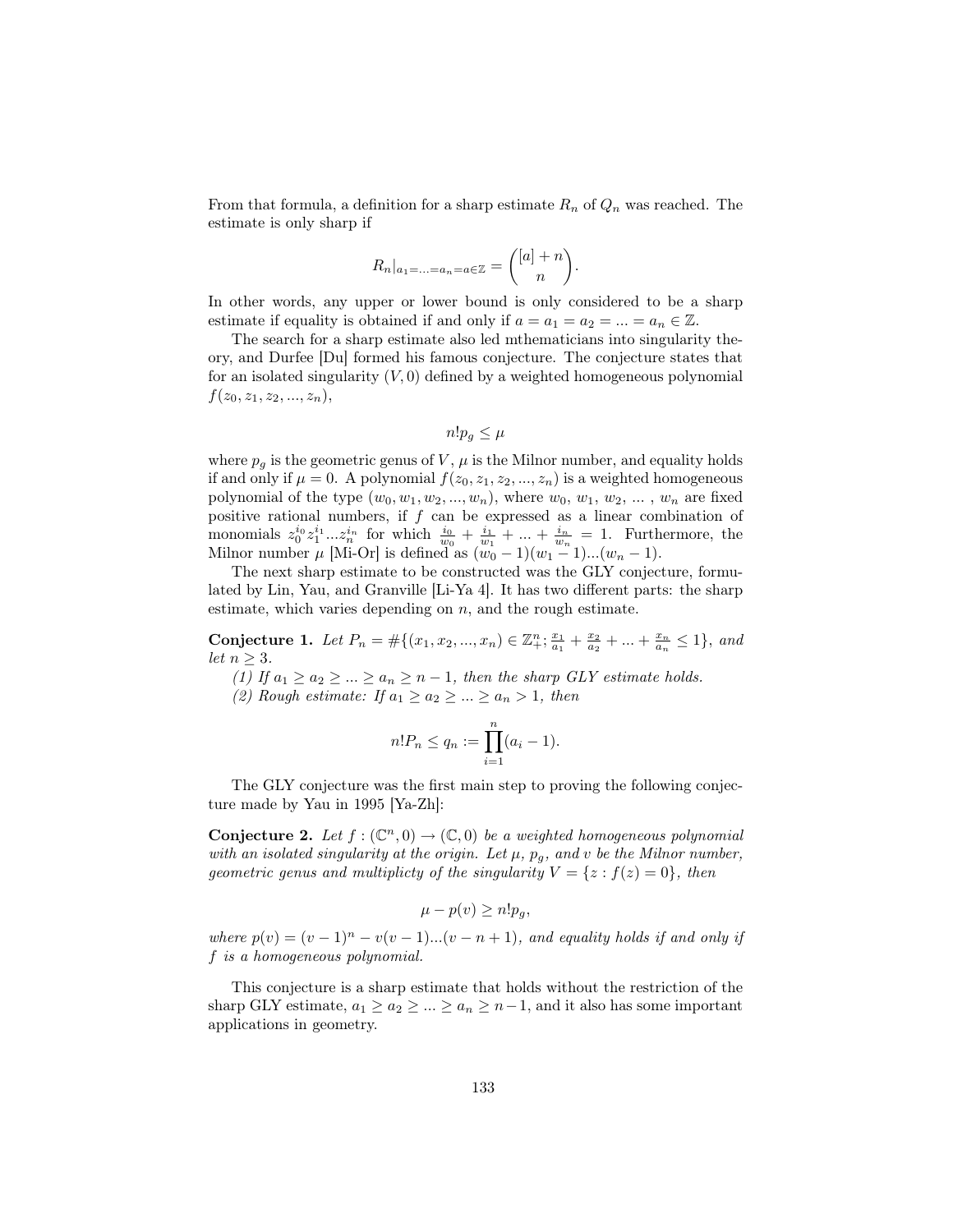The Yau conjecture was already proven for the cases  $n = 3$  [Xu-Ya] and  $n = 4$  [Li-Ya 3]. In this paper, we aim to prove the Yau conjecture for  $n = 5$ , which is stated below.

**Theorem 3.** Let  $f : (\mathbb{C}^5,0) \to (\mathbb{C},0)$  be a weighted homogeneous polynomial with an isolated singularity at the origin. Let  $\mu$ ,  $p_q$ , and v be the Milnor number, geometric genus and multiplicty of the singularity  $V = \{z : f(z) = 0\}$ , then

 $\mu - p(v) \geq 5! p_q$ 

where  $p(v) = (v-1)^5 - v(v-1)...(v-4)$ , and equality holds if and only if f is a homogeneous polynomial.

According to [Li-Ya 3], proving our Main Theorem, above, is akin to proving the following theorem about the number of integral points within a fivedimensional simplex.

**Theorem 4.** Let  $a \ge b \ge c \ge d \ge e \ge 2$  be real numbers and let  $P_5$  be the number of positive integral solutions of  $\frac{x}{a} + \frac{y}{b} + \frac{z}{c} + \frac{v}{d} + \frac{w}{e} \leq 1$ ; i.e.  $P_5 = #\{(v, w, x, y, z) \in \mathbb{Z}_{+}^5 : \frac{x}{a} + \frac{y}{b} + \frac{z}{c} + \frac{y}{d} + \frac{w}{e} \leq 1\}$ . Define  $\mu = (a-1)(b-1)(c-1)(d-1)(e-1)$ . Then,

$$
5!P_5 \le \mu - (5v^4 - 25v^3 + 40v^2 - 19v - 1),
$$

where v is the multiplicity - calculated by  $v = e$ , if e is an integer, or by  $v =$  $[e] + 1$ , if e is not an integer, where  $[e]$  is the integral part of e - and equality holds if and only if  $a = b = c = d = e$  are all integers.

In order to do this, we will split up the proof into three main cases, depending on the value of e, and utilize the GLY conjecture, in each case. Case I covers  $e \geq 4$ , while cases II and III cover  $3 \leq e < 4$  and  $2 \leq e < 3$  respectively.

### 2 Proof of the Main Theorem

#### 2.1 CASE IA

We will first analyze the case that occurs when  $e = 4$ .

**Proposition 5.** Let  $a \ge b \ge c \ge d \ge 4$  be real numbers and let  $e = 4$ . Consider  $\frac{x}{a} + \frac{y}{b} + \frac{z}{c} + \frac{v}{d} + \frac{w}{e} \leq 1$ . Let  $P_5$  be the number of positive integral solutions of the above inequality; i.e.  $P_5 = #\{(x, y, z, v, w) \in \mathbb{Z}_+^5 : \frac{x}{a} + \frac{y}{b} + \frac{z}{c} + \frac{v}{d} + \frac{w}{e} \leq 1\}.$ Then,

$$
120P_5 \le -15a + \frac{385ab}{24} - \frac{135abc}{32} + \frac{245abcd}{128} - \frac{135abd}{32} + \frac{385ac}{24} - \frac{135acd}{32} - 15b + \frac{385bc}{24} - \frac{135bcd}{32} - 15c
$$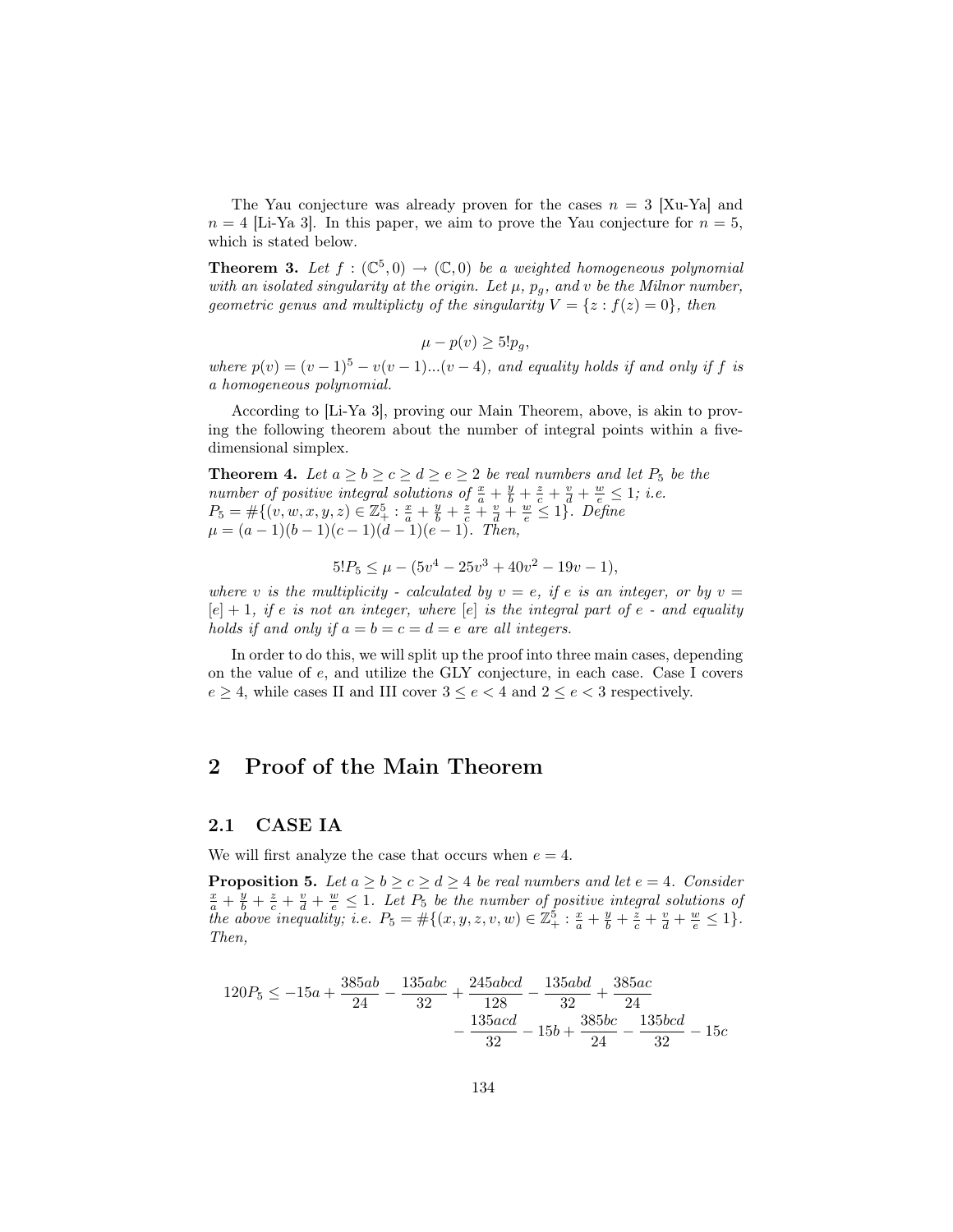We can slice the five-dimensional simplex into the hyperplanes,  $w = 1, w =$ 2, ...,  $w = e$ . The inequality above is derived from summing up the fourdimensional GLY conjecture estimates from level  $w = 1$  to  $w = e = 4$ . Before we go any further, we should note the interesting properties of  $P_4$  that the lemma below points out.

**Lemma 6.** Let  $a \ge b \ge c \ge d \ge 1$  be real numbers and let  $P_4 = \#\{(x, y, z, w) \in \mathbb{Z}_+^4 : \frac{x}{a} + \frac{y}{b} + \frac{z}{c} + \frac{w}{d} \le 1\}.$  Then, the following statements hold,

(1) if  $b \leq 3$ , then  $P_4 = 0$ (2) if  $c \leq 2$ , then  $P_4 = 0$ .

The theorem below is basically the Yau conjecture for  $n = 5$  with the property  $e = 4$ .

**Theorem 7.** Let  $a \ge b \ge c \ge d \ge 4$  be real numbers and let  $e = 4$ . Consider  $\frac{x}{a} + \frac{y}{b} + \frac{z}{c} + \frac{y}{d} + \frac{w}{e} \leq 1$ . Let  $P_5$  be the number of positive integral solutions of  $\frac{x}{a} + \frac{y}{b} + \frac{z}{c} + \frac{y}{d} + \frac{w}{e} \leq 1$ ; i.e.  $P_5 = #\{(v, w, x, y, z) \in \mathbb{Z}_+^5 : \frac{x}{a} + \frac{y}{b} + \frac{z}{c} + \frac{v}{d} + \frac{w}{e} \leq 1\}.$  Define  $\mu = (a-1)(b-1)(c-1)(d-1)(e-1)$ . Then,

$$
120P_5 \le \mu - (5v^4 - 25v^3 + 40v^2 - 19v - 1)|_{v=e=4} = -240 - 3a - 3b + 3ab - 3c + 3ac
$$
  
+ 3bc - 3abc - 3d + 3ad + 3bd - 3abd + 3cd - 3acd - 3bcd + 3abcd

Let  $\Delta_1$  be the different between the R.H.S. of Theorem 7 and Proposition 5. Because the GLY conjecture already holds as an effective estimate for the number of integral points in an *n*-dimensional simplex, we only need to prove that the Yau estimate is larger than the GLY estimate for  $n = 5$ .

$$
\Delta_1 = -240 + 12a - \frac{384ab}{24} + \frac{135abc}{32} - \frac{245abcd}{128} + \frac{135abd}{32} - \frac{385ac}{24} \n+ \frac{135acd}{32} - \frac{385bc}{24} + \frac{135bcd}{32} + 12b + 3ab + 12c + 3ac + 3bc - 3abc - 3d \n+ 3ad + 3bd - 3abd + 3cd - 3acd - 3bcd + 3abcd
$$

Let  $A = \frac{a}{d}$ ,  $B = \frac{b}{d}$ , and  $C = \frac{c}{d}$ .

$$
\Delta_1 = -240 + 12Ad - \frac{385}{24}ABd^2 - \frac{385}{24}ACd^2 - \frac{385}{24}BCd^2 + \frac{135}{32}ABCd^3 + \frac{135}{32}BCd^3 + \frac{135}{32}BCd^3 + \frac{135}{32}ACd^3 - \frac{245}{128}ABCd^4 + 12Bd + 3ABA^2 + 12Cd + 3ACd^2 + 3BCd^2 - 3ABCd^3 - 3d + 3Ad^2 + 3Bd^2 + 3Cd^2 - 3ABd^2 - 3ACd^2 - 3BCd^2 + 3ABCd^4
$$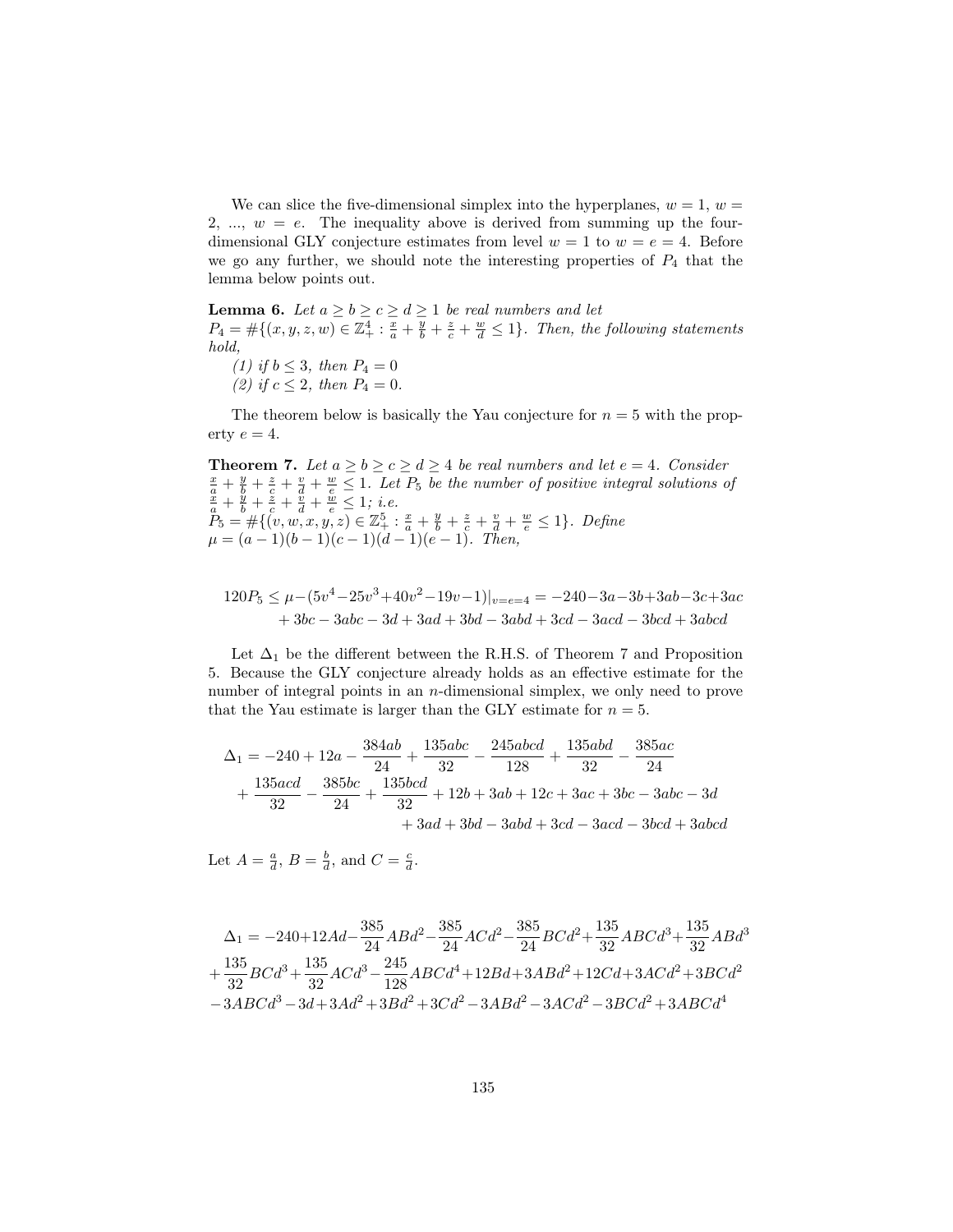By taking the derivative of this function with respect to  $A$ ,  $B$ , and  $C$ , one variable at a time, we found that the following values are all positive:  $\frac{\partial}{\partial A}\Delta_1$ ,  $\frac{\partial}{\partial B}\Delta_1$ , and  $\frac{\partial}{\partial C}\Delta_1$ . The actual process of calculating these partial derivatives was quite a bit of work; we had to ensure that  $\frac{\partial^3 \Delta_1}{\partial A \partial B \partial C}$ ,  $\frac{\partial^2 \Delta_1}{\partial A \partial B}$ ,  $\frac{\partial^2 \Delta_1}{\partial A \partial C}$ , and  $\frac{\partial^2 \Delta_1}{\partial B \partial C}$  were all positive before we could proceed. This method of calculating the partia derivative with respect to all the variables and then the partial derivative of the function with respect to one less variable for each step will now be called the "partial differentiation test". All of our calculations throughout this entire paper can be found at: http://sites.google.com/site/theyauconjecture/.

From our partial derivatives, we can conclude that  $\Delta_1$  is an increasing function of A, B, and C for  $A \geq B \geq C \geq 1$  and  $d \geq 4$ . Our next step is to evaluate the function at the minimum.

$$
\Delta_1|_{A=B=C=1} = 1200
$$

Evaluated at the minimum,  $\Delta_1 = 1200 > 0$ , so we can conclude that  $\Delta_1 \geq 0$  for  $a \ge b \ge c \ge d \ge 4$  and  $e = 4$ . Therefore, the Yau conjecture is an accurate upper bound of the number of integral points within the simplex on the hyperplane  $v = e = 4.$ 

#### 2.2 CASE IB

We will now analyze the case that occurs when  $e > 4$ . We must also keep in mind the hypothesis that the non-integral portion of  $e$ ,  $\beta$ , has to be either  $\frac{e}{a}$ ,  $\frac{e}{b}$ ,  $\frac{e}{c}$ , or  $\frac{e}{d}$ . This is important because  $\Delta_1$  becomes negative for certain values of a, b, c, d, and e, such as when  $a = b = c = d = e = 4(\Delta_1 = -501)$  or  $a = b = c = d = e = 4.25(\triangle_1 = -377.737)$ , indicating that the above proofs no longer hold. A lemma is needed to show that  $\beta$  is a ratio of the weights, which lemma 8 does for us below.

**Lemma 8.** Let  $f(x, y, z, v, w) : (\mathbb{C}^5, 0) \to (\mathbb{C}, 0)$  be a weighted homogeneous polynomial with an isolated singularity at the origin. Define  $wt(n)$  as the weight of the variable n in the polynomial. Assume that  $wt(x) \ge wt(y) \ge wt(z) \ge$  $wt(v) \ge wt(w) \ge 2,$  where  $wt(x),\,wt(y),\,wt(z),\,wt(v),\,and\,wt(w)$  are all rational numbers. If  $wt(w)$  is not an integer, then  $[wt(w)] = \frac{wt(x)}{wt(w)}, \frac{wt(y)}{wt(w)}$  $\frac{wt(y)}{wt(w)}, \frac{wt(z)}{wt(w)}$  $\frac{wt(z)}{wt(w)},$  or  $wt(v)$  $\frac{w_t(v)}{w_t(w)}$ , where  $[w_t(w)]$  is the fractional part of  $wt(w)$ .

The following proposition is obtained by from the GLY conjecture.

**Proposition 9.** Let  $a \ge b \ge c \ge d \ge e \ge 4$  be real numbers and let  $P_5$ be the number of positive integral solutions of  $\frac{x}{a} + \frac{y}{b} + \frac{z}{c} + \frac{v}{d} + \frac{w}{e} \leq 1$ ; i.e.  $P_5 = #\{(x, y, z, v, w) \in \mathbb{Z}_{+}^5 : \frac{x}{a} + \frac{y}{b} + \frac{z}{c} + \frac{v}{d} + \frac{w}{e} \leq 1\}$ . Suppose e is not an integer and  $e = [e] + \beta$ , where  $\beta$  is either  $\frac{e}{a}$ ,  $\frac{e}{b}$ ,  $\frac{e}{c}$ , or  $\frac{e}{d}$ .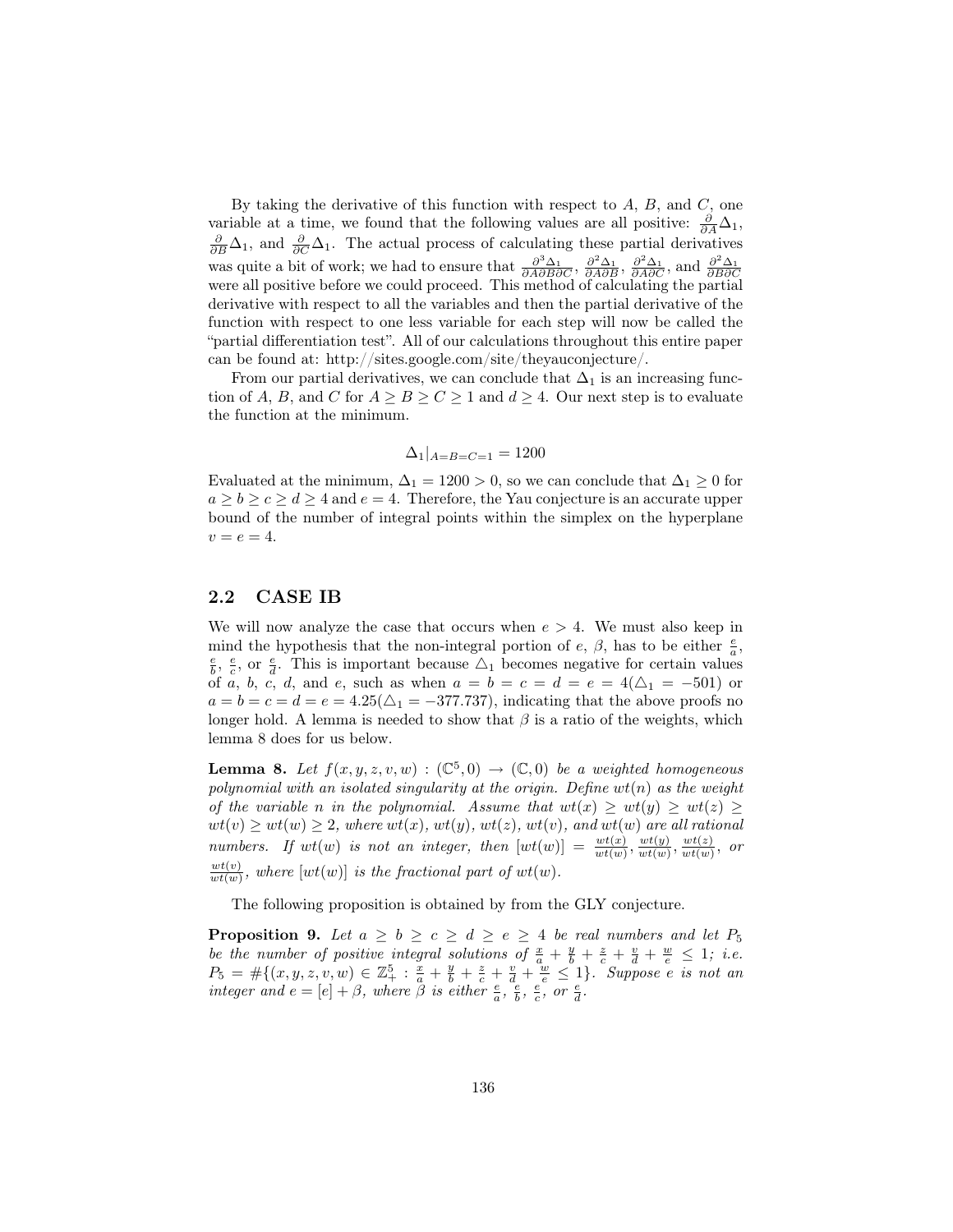|                                                                                                                                                 | $120P_5 \leq 5a + 5b + 5c - \frac{55}{6}ab - \frac{55}{6}ac - \frac{55}{6}bc + \frac{15}{4}abc + \frac{15}{4}abd + \frac{15}{4}acd + \frac{15}{4}bcd - 5ae - 5be$                                                                   |  |                                                                                |  |
|-------------------------------------------------------------------------------------------------------------------------------------------------|-------------------------------------------------------------------------------------------------------------------------------------------------------------------------------------------------------------------------------------|--|--------------------------------------------------------------------------------|--|
| $-5ce+\frac{55}{9}abe+\frac{55}{9}abe+\frac{55}{9}ace-\frac{15}{8}bce-\frac{15}{8}abde-\frac{15}{8}acde-\frac{15}{8}bcde-\frac{5}{2}abcd+abcde$ |                                                                                                                                                                                                                                     |  |                                                                                |  |
|                                                                                                                                                 | $abcd$ 55ab 55ac 55bc 15abc 15abd 15acd 15bcd 5abcd $abcd\beta$ 55ab $\beta$                                                                                                                                                        |  |                                                                                |  |
|                                                                                                                                                 | $\frac{1}{6e^2} + \frac{1}{18e} + \frac{1}{18e} + \frac{1}{18e} - \frac{1}{8e} - \frac{1}{8e} - \frac{1}{8e} - \frac{1}{8e} - \frac{1}{8e} + \frac{1}{3e} + \frac{1}{6e^4} - \frac{1}{18e^2}$                                       |  |                                                                                |  |
|                                                                                                                                                 | $\frac{55ac\beta}{18e^{2}}-\frac{55bc\beta}{18e^{2}}+\frac{5a\beta}{e}+\frac{5b\beta}{e}+\frac{5c\beta}{e}+\frac{15abc\beta^{2}}{8e^{3}}+\frac{15abd\beta^{2}}{8e^{3}}+\frac{15acd\beta^{2}}{8e^{3}}+\frac{15bcd\beta^{2}}{8e^{3}}$ |  |                                                                                |  |
|                                                                                                                                                 |                                                                                                                                                                                                                                     |  |                                                                                |  |
| $55ab\beta^2$                                                                                                                                   | $\frac{55ac\beta^2}{6e^2} - \frac{55bc\beta^2}{6e^2} + \frac{5a\beta^2}{e} + \frac{5b\beta^2}{e} + \frac{5c\beta^2}{e} - \frac{5abcd\beta^3}{3e^4} + \frac{15abc\beta^3}{4e^3} + \frac{15abd\beta^3}{4e^3}$                         |  |                                                                                |  |
| $6e^{2}$                                                                                                                                        |                                                                                                                                                                                                                                     |  |                                                                                |  |
|                                                                                                                                                 | $\frac{15acd\beta^3}{0}+\frac{15bcd\beta^3}{0}-\frac{55ab\beta^3}{0}-\frac{55ac\beta^3}{0}-\frac{55bc\beta^3}{0}-\frac{5abcd\beta^4}{0}+\frac{15abc\beta^4}{0}+\frac{15abd\beta^4}{1}$                                              |  |                                                                                |  |
| $4e^3$                                                                                                                                          | $+\frac{1}{4e^3} - \frac{1}{9e^2} - \frac{1}{9e^2} - \frac{1}{9e^2} - \frac{1}{2e^4} + \frac{1}{8e^3} + \frac{1}{8e^3}$                                                                                                             |  |                                                                                |  |
|                                                                                                                                                 |                                                                                                                                                                                                                                     |  | $+\frac{15acd\beta^4}{8e^3}+\frac{15bcd\beta^4}{8e^3}-\frac{abcd\beta^5}{e^4}$ |  |
|                                                                                                                                                 |                                                                                                                                                                                                                                     |  |                                                                                |  |

We can slive the five-dimensional simplex into the hyperplanes,  $w = 1$ ,  $w = 2, ..., w = e - \beta - 1$ . The inequality above is derived from summing up the four-dimensional GLY conjecture estimates from level  $w = 1$  to  $w = e - \beta - 1$ .

**Theorem 10.** Let  $a \ge b \ge c \ge d \ge e \ge 4$  be real numbers. Consider  $\frac{x}{a} + \frac{y}{b} + \frac{z}{c} + \frac{y}{d} + \frac{w}{e} \le 1$ . Let  $P_5$  be the number of positive integral solutions of the above inequality; i.e.  $P_5 = \#\{(v, w, x, y, z) \in \mathbb{Z}_+^5 : \frac{x}{a} + \frac{y}{b} + \frac{z}{c} + \frac{v}{d} + \frac{w}{e} \le 1\}$ . Suppose<br>e is not an integer and  $e = [e] + \beta$  where  $\beta$  is either  $\frac{e}{a}$ ,  $\frac{e}{b}$ ,  $\frac{e}{c}$ , or  $\frac{e}{d}$ . Define  $\mu = (a-1)(b-1)(c-1)(d-1)(e-1)$ . Then,

 $120P_5 \leq \mu - (5v^4 - 25v^3 + 40v^2 - 19v - 1)|_{v=e-\beta+1} = abcde - (abcd + abce + abde$  $+ acde + bcde) + (abc + abd + abe + acd + ace + ade + bcd + bce + bde + cde)$  $-(ab+ac+ad+ae+bc+bd+be+cd+ce+de)+(a+b+c+d+e)-1-5e^4+5e^3$  $+5e^2 - 6e - 1 + \beta(20e^3 - 15e^2 - 10e + 6) - \beta^2(30e^2 + 15e + 5) + \beta^3(20e - 5) - 5\beta^4 + 1$ 

Let  $\Delta_2$  be the difference between the R.H.S. of Theorem 10 and Proposition 9. Because the GLY conjecture already holds as an efective estimate for the number of integral points in an  $n$ -dimensional simplex, we only need to prove that the Yau estimate is larger than the GLY estaimte for  $n = 5$ .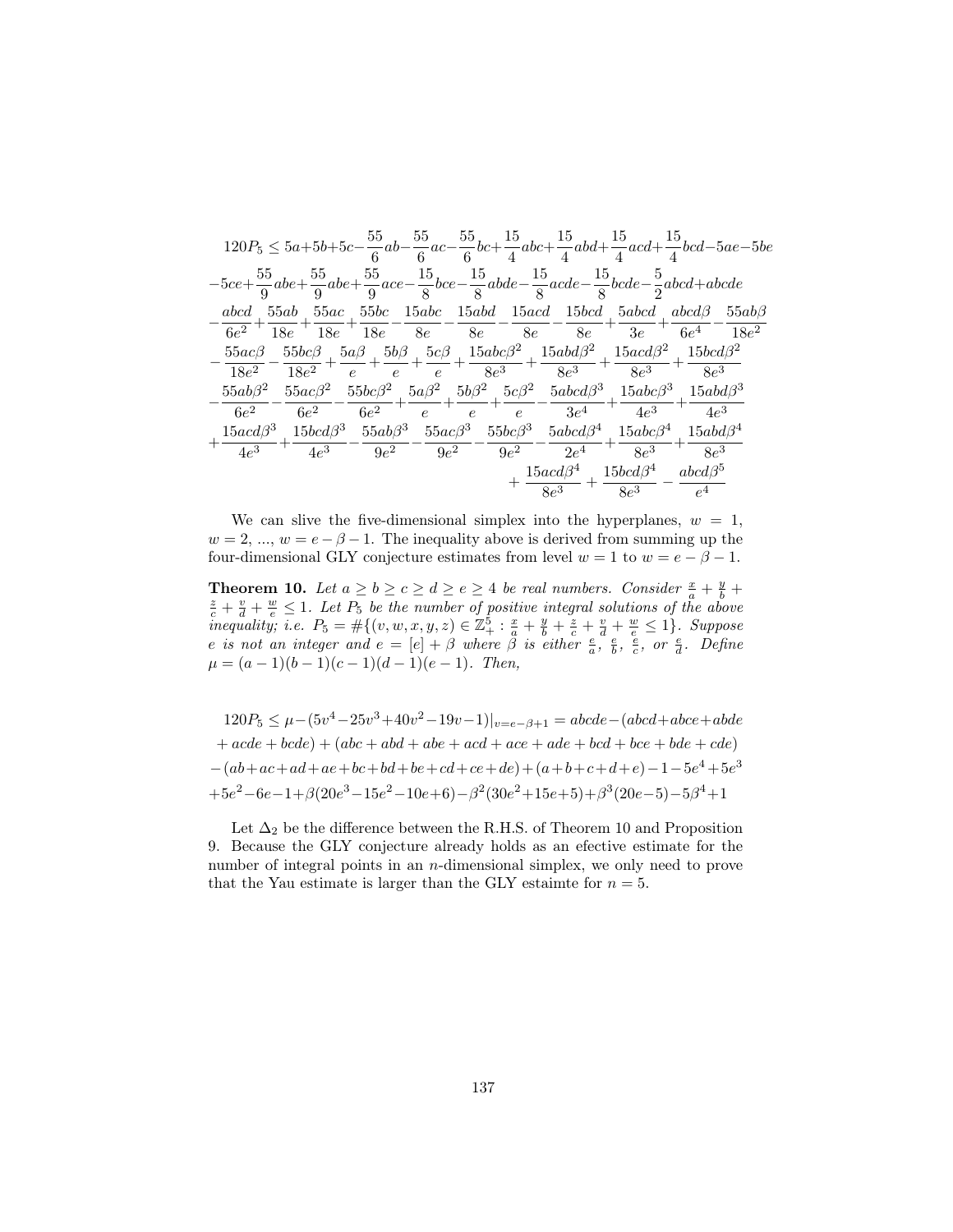$$
\Delta_2 = -1 - 4a - 4b - 4c + d - ad - bd - cd + 4ae + 4be + 4ce - de + ade + bde + cde
$$
\n
$$
+ \frac{49}{6}ab + \frac{49}{6}ac + \frac{49}{6}bc - \frac{11}{4}abc - \frac{11}{4}abd - \frac{11}{4}acd - \frac{11}{4}bcd - 5e + 5e^2 + 5e^3 - 5e^4
$$
\n
$$
+ \frac{3}{2}abcd + \frac{7}{8}abce + \frac{7}{8}abde + \frac{7}{8}acde + \frac{7}{8}bcde + \frac{abc}{6e^3} - \frac{55ab}{18e} - \frac{55ac}{18e} - \frac{55bc}{18e}
$$
\n
$$
+ \frac{15abd}{8e} + \frac{15acd}{8e} + \frac{15bcd}{8e} - \frac{5abcd}{3e} + 6\beta - \frac{abcd\beta}{6e^4} + \frac{55ab\beta}{18e^2} + \frac{55ac\beta}{18e^2} + \frac{55bc\beta}{18e^2}
$$
\n
$$
- \frac{5a\beta}{e} - \frac{5b\beta}{e} - \frac{5c\beta}{e} - 10e\beta - 15e^2\beta + 20e^3\beta + 5\beta^2 - \frac{15abc\beta^2}{8e^3} - \frac{15abd\beta^2}{8e^3}
$$
\n
$$
- \frac{15acd\beta^2}{8e^3} - \frac{15bcd\beta^2}{8e^3} + \frac{55ab\beta^2}{6e^2} + \frac{55ac\beta^2}{6e^2} + \frac{55bc\beta^2}{6e^2} - \frac{5a\beta^2}{e} - \frac{5b\beta^2}{e}
$$
\n
$$
- \frac{5c\beta^2}{e} + 15e\beta^2 - 30e^2\beta^2 - 5\beta^3 + \frac{5abcd\beta^3}{3e^4} - \frac{15abc\beta^3}{4e^3} - \frac{15abd\beta^3}{4e^3}
$$
\n
$$
- \frac{15acd\beta^3}{4e^3} - \frac{15bcd\beta^3}{4e^3} + \frac{55ab\beta^3}{9e^
$$

We will consider the following four cases: Case (a)  $\beta = \frac{e}{d}$ , Case (b)  $\beta = \frac{e}{c}$ , Case (c)  $\beta = \frac{e}{b}$ , and Case (d)  $\beta = \frac{e}{a}$ .

# **2.2.1** Case (a):  $\beta = \frac{e}{d}$

At level  $w = e - \beta - 1$ ,  $\frac{x}{a} + \frac{y}{b} + \frac{z}{c} + \frac{v}{d} + \frac{e - \beta - 1}{e} \le 1$ . If  $d = e$ , then  $\beta = 1$  and  $e = [e] + \beta$  is an integer. Hence,  $a \ge b \ge c \ge d > e$ . Let  $A = \frac{a}{e}$ ,  $B = \frac{b}{e}$ ,  $C = \frac{c}{e}$ , and  $D = \frac{d}{e}$ , with  $\beta = \frac$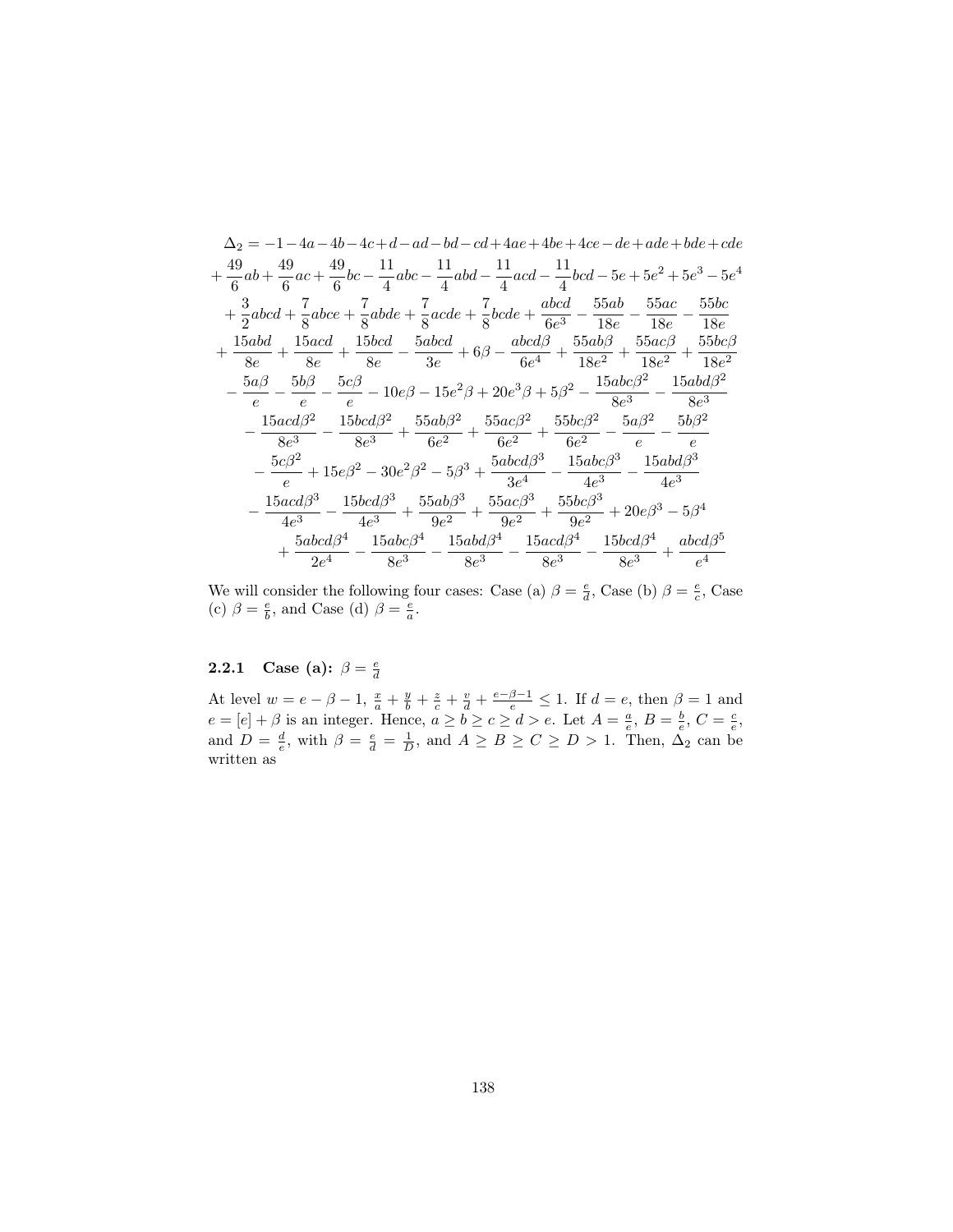$$
\Delta_{2} = -1-4Ae-4Be-4Ce+De-5e+\frac{1}{6}ABCDe-\frac{55}{18}ABe-\frac{55}{18}ACe-\frac{55}{18}BCe\n+\frac{15}{8}ABCe^{2}+\frac{15}{8}ABDe^{2}+\frac{15}{8}ACDe^{2}+\frac{45}{8}BCDe^{2}+\frac{49}{6}ABe^{2}+\frac{49}{6}ACe^{2}+\frac{49}{6}BCe^{2}\n-ADe^{2}-BDe^{2}-CDe^{2}+4Ae^{2}+4Be^{2}+4Ce^{2}-De^{2}+5e^{2}-\frac{5}{3}ABCDe^{3}-\frac{11}{4}ABCe^{3}\n-\frac{11}{4}ABDe^{3}-\frac{11}{4}ACDe^{3}-\frac{11}{4}BCDe^{3}-\frac{46}{9}ABe^{3}-\frac{46}{9}ACe^{3}-\frac{46}{9}BCe^{3}+ADe^{3}+BDe^{3}\n+CDe^{3}+5e^{3}+\frac{3}{2}ABCDe^{4}+\frac{7}{8}ABCe^{4}+\frac{7}{8}ABDe^{4}+\frac{7}{8}ACDe^{4}+\frac{7}{8}BCDe^{4}-5e^{4}\n-\frac{1}{6}ABC-\frac{5A}{D}-\frac{5B}{D}-\frac{5C}{D}-\frac{10e}{D}-\frac{15e^{2}}{D}+\frac{20e^{3}}{D}+\frac{6}{D}+\frac{55AB}{18D}+\frac{55BC}{18D}+\frac{55AC}{18D}\n-\frac{15AB}{8D}-\frac{15AC}{8D}-\frac{15BC}{8D}+\frac{5}{D^{2}}-\frac{15ABC}{8D^{2}}+\frac{55AB}{6D^{2}}+\frac{55AC}{6D^{2}}+\frac{55BC}{6D^{2}}-\frac{5A}{D^{2}}-\frac{5B}{D^{2}}\n-\frac{5C}{D^{2}}+\frac{15e}{D^{3}}-\frac{30e^{2}}{D^{2}}-\frac{15AB}{4D^{2}}-\frac{15AC}{4D^{2}}-\frac{15BC}{4D^{2}}+\frac{5ABC}{3D^{2}}-\frac{5}{D^{3}}-\frac{15ABC}{4D^{3}}+\frac{55AC}{9D^{3}}+ \frac{55AC}{9D^{3}}+\frac
$$

Once again, we used partial differentiation to complete our proof. The calculations can be found on the website.

By taking the derivative of this function with respect to  $A, B, C$ , and  $D$ , one variable at a time, we found that the following values are all positive:  $\frac{\partial}{\partial A}\Delta_2$ ,  $\frac{\partial}{\partial B}\Delta_2$ , and  $\frac{\partial}{\partial D}\Delta_2$ . Thus, we can conclude that  $\Delta_2$  is an increasing function of A, B, C, and D for  $A \geq B \geq C \geq D \geq 1$  and  $e \geq 4$ .

$$
\Delta_2|_{A=B=C=D=1, e=4}=0
$$

Evaluated at the minimum,  $\Delta_2 = 0$ , so we can conclude that  $\Delta_2 > 0$  for  $a\geq b\geq c\geq d\geq e>4.$ 

# **2.2.2** Case (b):  $\beta = \frac{e}{c}$

If  $c = e$ , then  $\beta = 1$  and  $e = [e] + \beta$  is an integer. Hence,  $a \ge b \ge c > e$ . Let  $A = \frac{a}{e}$ ,  $B = \frac{b}{e}$ ,  $C = \frac{c}{e}$ , and  $D = \frac{d}{e}$ , with  $\beta = \frac{e}{c} = \frac{1}{C}$ . Then,  $\Delta_2$  can be written as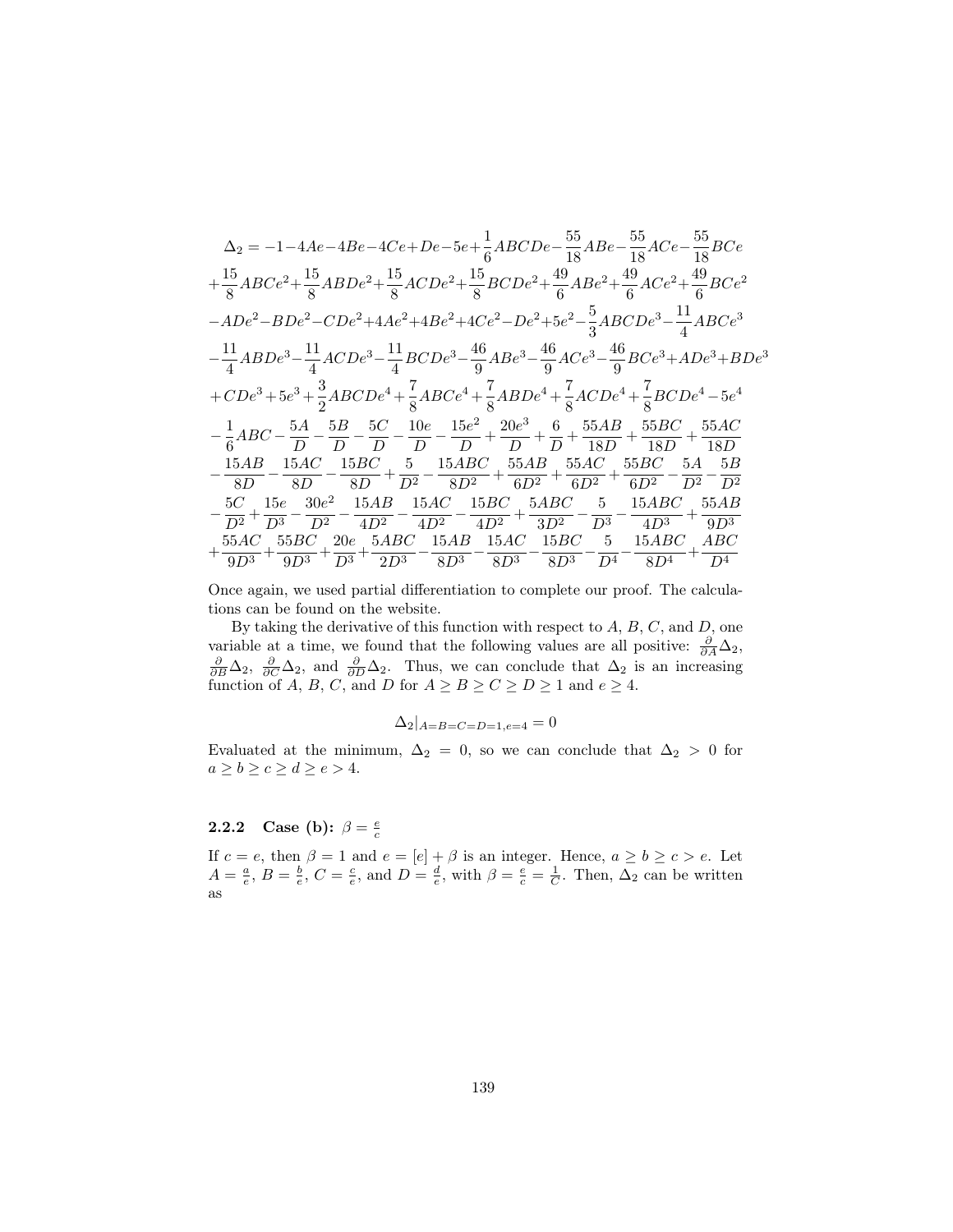$$
\Delta_{2} = -6 - 4Ae - 4Be - 4Ce + De - ADe^{2} - BDe^{2} - CDe^{2} + 4Ae^{2} + 4Be^{2} + 4Ce^{2} - De^{2}
$$
\n
$$
+ ADe^{3} + BDe^{3} + CDe^{3} + \frac{49}{6}ABe^{2} + \frac{49}{6}ACe^{2} + \frac{49}{6}BCe^{2} - \frac{11}{4}ABCe^{3} - \frac{11}{4}ABDe^{3}
$$
\n
$$
-\frac{11}{4}ACDe^{3} - \frac{11}{4}BCDe^{3} - 5e + 5e^{2} + 5e^{3} - 5e^{4} + \frac{3}{2}ABCDe^{4} + \frac{7}{8}ABCe^{4} + \frac{7}{8}ABDe^{4}
$$
\n
$$
+\frac{7}{8}ACDe^{4} + \frac{7}{8}BCDe^{4} + \frac{1}{6}ABCDe - \frac{55}{18}ABe - \frac{55}{18}ACe - \frac{55}{18}BCe + \frac{15}{8}ABDe^{2} + \frac{15}{8}ACDe^{2}
$$
\n
$$
+\frac{15}{8}BCDe^{2} - \frac{5}{3}ABCDe^{3} + \frac{6}{C} - \frac{ABD}{6} + \frac{55AB}{18C} + \frac{55A}{18} + \frac{55B}{18} - \frac{5A}{C} - \frac{5B}{C} - \frac{10e}{C} - \frac{15e^{2}}{C}
$$
\n
$$
+\frac{20e^{3}}{C} + \frac{5}{C^{2}} - \frac{5}{8C} - \frac{15AB}{8C^{2}} - \frac{15AD}{8C} - \frac{15BD}{8C} + \frac{55AB}{6C^{2}} + \frac{55A}{6C} + \frac{55B}{C} - \frac{5A}{C^{2}} - \frac{5B}{C^{2}}
$$
\n
$$
-\frac{5}{C} + \frac{15e}{C^{2}} - \frac{30e^{2}}{C^{2}} - \frac{5}{C^{3}} + \frac{5ABD}{C^{2}} - \frac{15AB}{4C^{2}} - \frac{15ABD}{5C^{3}} - \frac{15AD}{4C^{2}} - \frac{15BD}{4C^{2}} + \frac{55AB}{
$$

By taking the derivative of this function with respect to  $A, B, C$ , and  $D$ , one variable at a time, we found that  $\Delta_2$  is an increasing function of A, B, and D for  $A \geq B \geq C \geq D \geq 1$  and  $e \geq 4$ . We can also prove that  $\Delta_2$  is an increasing function of C for  $A \geq B \geq C \geq D \geq 1$  and  $e > 5$ , but not for  $A \geq B \geq C \geq D \geq 1$  and  $e \geq 4$ . Thus, we will need to consider the following two subcases:

**Case (b1):**  $4 < e < 5$ : We will prove Theorem 4 directly in this subcase.<br>**Case (b2):**  $e > 5$ :  $\frac{\partial \Delta_2}{\partial C}$  in this subcase.

**Case (b1):**  $4 < e < 5$ 

In this case,  $e = 4 + \beta$ ,  $0 < \beta = \frac{e}{c} < 1$ . Also note that  $c\beta = 4 + \beta$ , and  $c = 1 + \frac{4}{\beta} = \frac{e}{e-4} > 5$ . Hence, we only need to consider  $a \ge b \ge c > 5$ ,  $d \ge e > 4$ , and  $e = 4 + \beta$ . We can also see that at level  $w = 4$ , the defining inequality of the simplex becomes

$$
\frac{x}{a\left(\frac{\beta}{4+\beta}\right)} + \frac{y}{b\left(\frac{\beta}{4+\beta}\right)} + \frac{z}{c\left(\frac{\beta}{4+\beta}\right)} + \frac{v}{d\left(\frac{\beta}{4+\beta}\right)} \le 1
$$

Because  $c\beta = 4 + \beta$ , the denominator of the third term becomes 1, and we end up with an inequality with no positive solutions. Thus, we only need to consider the levels  $w = 1$ ,  $w = 2$ , and  $w = 3$  in computing  $P_5$ . Let  $L_1$  be the number of positive integral solutions at level  $w = 1$ . It is bound by the following inequality,

$$
24L_1 \le abcd(\frac{3+\beta}{4+\beta})^4 - \frac{3}{2}(abc + abd + acd + bcd)(\frac{3+\beta}{4+\beta})^3
$$
  
+  $\frac{11}{3}(ab + ac + bc)(\frac{3+\beta}{4+\beta})^2 - 2(a+b+c)(\frac{3+\beta}{4+\beta})$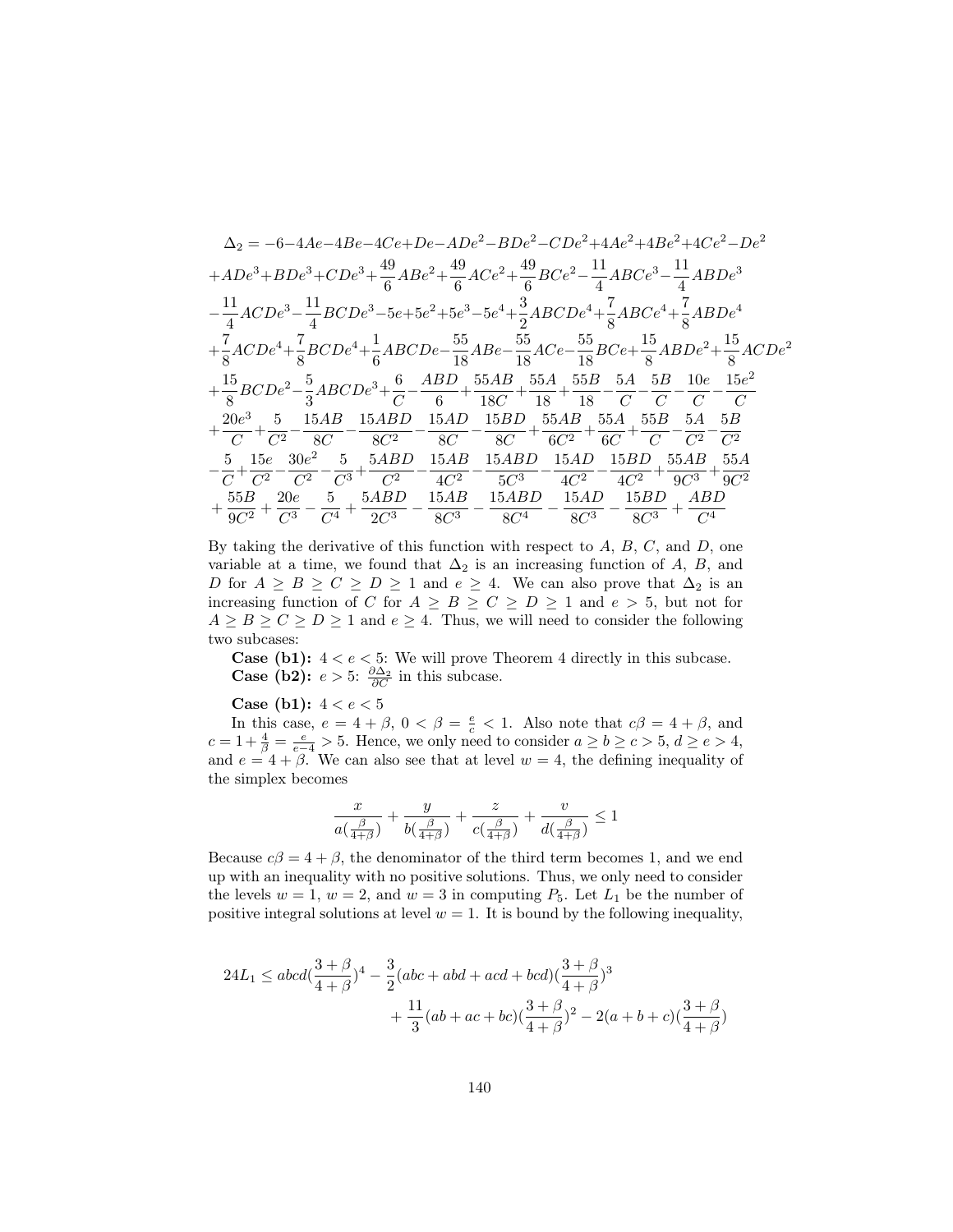as defined by the following theorem, coming directly from Theorem 2.3 in [Li-Ya 3].

**Theorem 11.** Let  $a \ge b \ge c \ge d \ge 3$  be real numbers. Consider the inequality  $\frac{x}{a} + \frac{y}{b} + \frac{z}{c} + \frac{w}{d} \leq 1$ . Let  $P_4$  be the number of positive integral solutions of the above inequality; i.e.  $P_4 = #\{(x, y, z, w) \in \mathbb{Z}_+^4 : \frac{x}{a} + \frac{y}{b} + \frac{z}{c} + \frac{w}{d} \le 1\}.$  Then,

$$
24P_4 \le abcd - \frac{3}{2}(abc + abd + acd + bcd) + \frac{11}{3}(ab + ac + bc) - 2(a + b + c),
$$

with equality if and only if  $a = b = c = d$  are all integers.

Next, let  $L_2$  be the number of positive lattice points at level  $w = 2$ ; it satisfies

$$
\begin{aligned} 24L_2 &\leq abcd(\frac{2+\beta}{4+\beta})^4-\frac{3}{2}(abc+abd+acd+bcd)(\frac{2+\beta}{4+\beta})^3 \\ &+\frac{11}{3}(ab+ac+bc)(\frac{2+\beta}{4+\beta})^2-2(a+b+c)(\frac{2+\beta}{4+\beta}) \end{aligned}
$$

 $L_3$ , the number of positive integral solutions at level  $w = 3$ , satisfies

$$
\begin{aligned} 24L_3 &\leq abcd(\frac{1+\beta}{4+\beta})^4-\frac{3}{2}(abc+abd+acd+bcd)(\frac{1+\beta}{4+\beta})^3 \\& +\frac{11}{3}(ab+ac+bc)(\frac{1+\beta}{4+\beta})^2-2(a+b+c)(\frac{1+\beta}{4+\beta}) \end{aligned}
$$

If we take a look at Theorem 4 again, we find that since  $e = 4 + \beta$  and  $v = e - \beta + 1 = 5,$  the R.H.S. of the Yau conjecture becomes

 $\mu - (5v^4 - 25v^3 + 40v^2 - 19v - 1) = (a - 1)(b - 1)(c - 1)(d - 1)(3 + \beta) - 904$ 

Define  $\Delta_3$  as following:

$$
\Delta_3 = [(a-1)(b-1)(c-1)(d-1)(3+\beta)-904]
$$
  
\n
$$
-5[abcd(\frac{3+\beta}{4+\beta})^4 - \frac{3}{2}(abc+abd+acd+bcd)(\frac{3+\beta}{4+\beta})^3
$$
  
\n
$$
+\frac{11}{3}(ab+ac+bc)(\frac{3+\beta}{4+\beta})^2 - 2(a+b+c)(\frac{3+\beta}{4+\beta})]
$$
  
\n
$$
-5[abcd(\frac{2+\beta}{4+\beta})^4 - \frac{3}{2}(abc+abd+acd+bcd)(\frac{2+\beta}{4+\beta})^3
$$
  
\n
$$
+\frac{11}{3}(ab+ac+bc)(\frac{2+\beta}{4+\beta})^2 - 2(a+b+c)(\frac{2+\beta}{4+\beta})]
$$
  
\n
$$
-5[abcd(\frac{1+\beta}{4+\beta})^4 - \frac{3}{2}(abc+abd+acd+bcd)(\frac{1+\beta}{4+\beta})^3
$$
  
\n
$$
+\frac{11}{3}(ab+ac+bc)(\frac{1+\beta}{4+\beta})^2 - 2(a+b+c)(\frac{1+\beta}{4+\beta})]
$$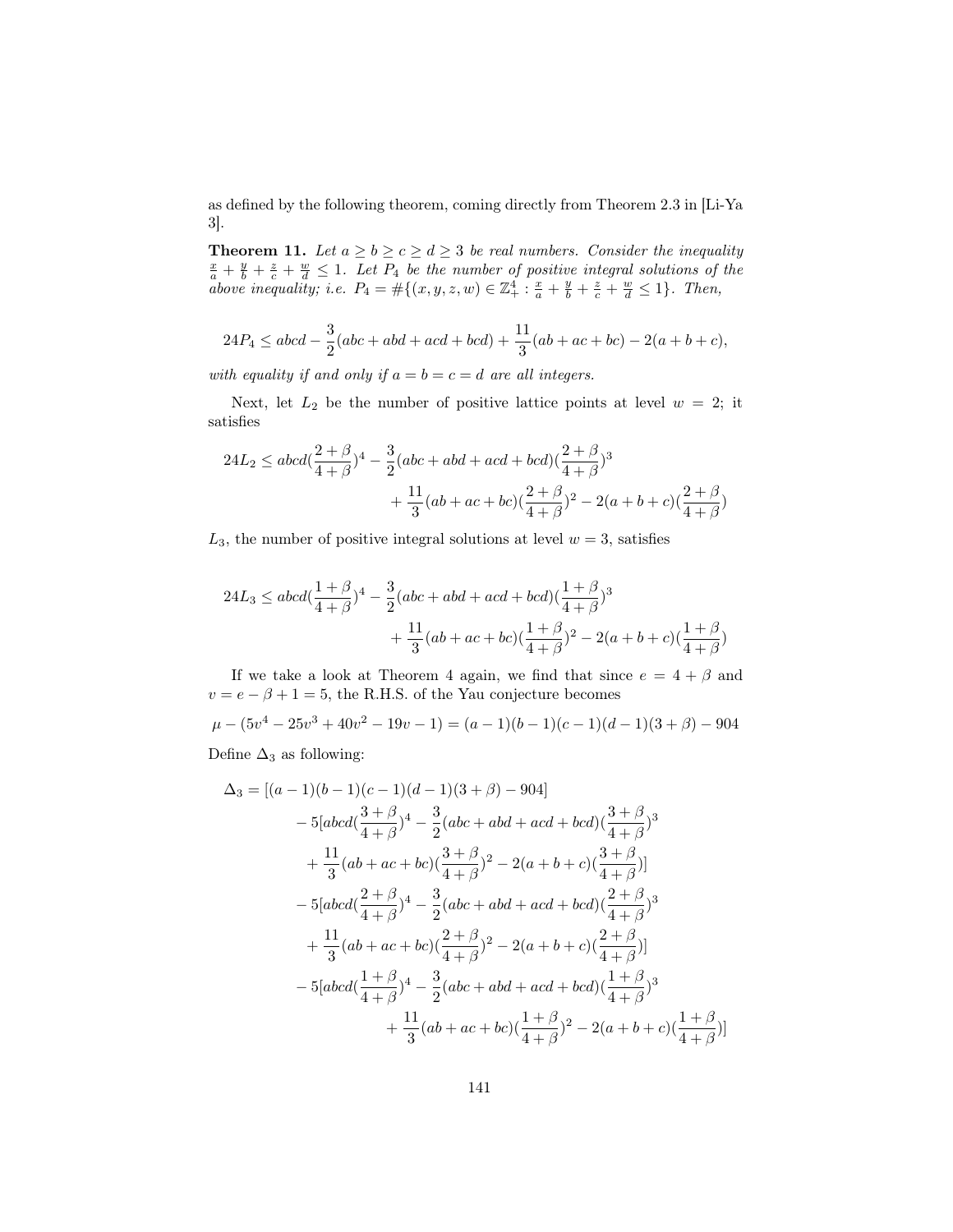Note that  $\beta = \frac{4}{c-1}$  and  $\beta + 4 = \frac{4c}{c-1}$ . Therefore,  $\Delta_3$  becomes

$$
\Delta_3 = \frac{1}{384c^3}(-4540abc - 400ac^2 - 400bc^2 - 6100abc^2 - 341760c^3 - 3844abc^3 + 4608c^4
$$
  
\n
$$
-5008ac^4 - 5008bc^4 + 468abc^4 + 885abd + 1620acd + 1620bcd + 1320abcd + 2700ac^2d
$$
  
\n
$$
+ 2700bc^2d + 1170abc^2d + 384c^3d + 2316ac^3d + 2316bc^3d + 624abc^3d + 1152c^4d
$$
  
\n
$$
+ 468ac^4d - 2656ac^3 - 2656bc^3 + 468bc^4d + 417abc^4d = \frac{1}{384c^3}\Delta_4
$$

Now all we have to do is partial differentiate to ensure that  $\Delta_4$  is positive throughout the domain, and we find that  $\Delta_4$  is an increasing function with respect to a, b, c, and d for  $a \ge b \ge c \ge d \ge e > 4$ .

$$
\Delta_4|_{a=b=c=1+\frac{4}{\beta}, d=e=4+\beta} = \frac{192(-1+\beta)(4+\beta)^3(-712-750\beta-1238\beta^2+105\beta^3)}{\beta^6}
$$
  
> 0

Evaluated at the minimum,  $\Delta_4 > 0$ , so we can conclude that  $\Delta_4 > 0$  for  $a \geq b \geq c > 5, d \geq e > 4.$ 

**Case (b2):**  $e > 5$ In this range

$$
\frac{\partial \Delta_2}{\partial C} > 0 \text{ for } A \ge 1, B \ge 1, D \ge 1, e > 5
$$

Therefore  $\Delta_2$  is an increasing function of A, B, C, and D for  $A \geq B \geq C \geq$  $D \geq 1$  and  $e > 5$ .

Finally, combining the results of cases (b1) and (b2) and knowing that  $\Delta_2 =$ 0 at the minimum, we can conclude that  $\Delta_2 > 0$  for  $a \ge b \ge c \ge d \ge e > 4$ , where  $e = [e] + \frac{e}{c}$ .

# **2.2.3** Case (c):  $\beta = \frac{e}{b}$

If  $b = e$ , then  $\beta = 1$  and  $e = [e] + \beta$  is an integer. Hence,  $a \ge b > e$ . Let  $A = \frac{a}{e}$ ,  $B = \frac{b}{e}$ ,  $C = \frac{c}{e}$ , and  $D = \frac{d}{e}$ , with  $\beta = \frac{e}{b} = \frac{1}{B}$ . Then,  $\Delta_2$  can be rewritten in terms of  $A, B, C$ , and.

To check that  $\Delta_2$  is positive throughout the domain, we used the partial differentiation test once again. By taking the derivative of this function with respect to A, B, C, and D, one variable at a time, we found that  $\Delta_2$  is an increasing function of A, C, and D for  $A \geq B \geq C \geq D \geq 1$  and  $e \geq 4$ . We can also prove that  $\Delta_2$  is an increasing function of B for  $A \geq B \geq C \geq D \geq 1$ and  $e > 5$ , but not for  $A \geq B \geq C \geq D \geq 1$  and  $e \geq 4$ . Thus, we will need to consider the following two subcases, as we did in Case (b):

**Case (c1):**  $4 < e < 5$ : We will prove Theorem 4 directly in this subcase.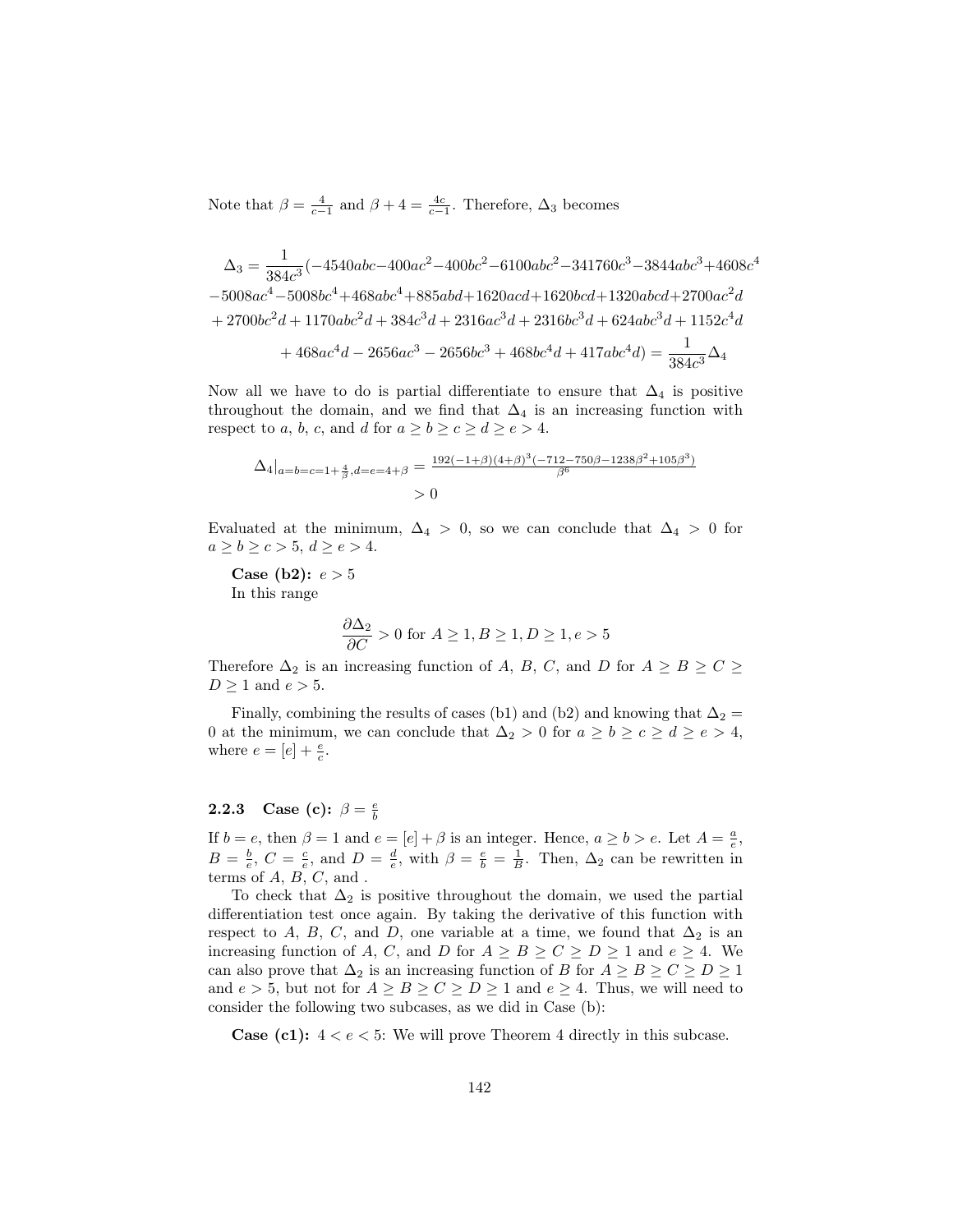**Case (c2):**  $e > 5$ :  $\frac{\partial \Delta_2}{\partial B}$  in this subcase.

**Case (c1):**  $4 < e < 5$ 

In this case,  $e = 4 + \beta$ ,  $0 < \beta = \frac{e}{b} < 1$ . Also note that  $b\beta = 4 + \beta$ , and  $b = 1 + \frac{4}{\beta} = \frac{e}{e-4} > 5$ . Hence, we only need to consider  $a \ge b > 5$ ,  $c \ge d \ge e > 4$ , and  $e = 4 + \beta$ . We can also see that at level  $w = 4$ , the defining inequality of the simplex becomes

$$
\frac{x}{a\left(\frac{\beta}{4+\beta}\right)} + \frac{y}{b\left(\frac{\beta}{4+\beta}\right)} + \frac{z}{c\left(\frac{\beta}{4+\beta}\right)} + \frac{v}{d\left(\frac{\beta}{4+\beta}\right)} \le 1
$$

Because  $b\beta = 4 + \beta$ , the denominator of the second term becomes 1, and we end up with an inequality with no positive solutions. Thus, we only need to consider the levels  $w = 1$ ,  $w = 2$ , and  $w = 3$  in computing  $P_5$ . Define  $L_1, L_2$ , and  $L_3$  in the same way that we did before in subcase (b1) of case (b).

If we take a look at Theorem 4 again, we find that since  $e = 4 + \beta$  and  $v = e - \beta + 1 = 5$ , the R.H.S. of the Yau conjecture becomes

$$
\mu - (5v^4 - 25v^3 + 40v^2 - 19v - 1) = (a - 1)(b - 1)(c - 1)(d - 1)(3 + \beta) - 904
$$

Define  $\Delta_3$  as following:

$$
\Delta_3 = [(a-1)(b-1)(c-1)(d-1)(3+\beta)-904]
$$
  
\n
$$
-5[abcd(\frac{3+\beta}{4+\beta})^4 - \frac{3}{2}(abc+abd+acd+bcd)(\frac{3+\beta}{4+\beta})^3
$$
  
\n
$$
+\frac{11}{3}(ab+ac+bc)(\frac{3+\beta}{4+\beta})^2 - 2(a+b+c)(\frac{3+\beta}{4+\beta})]
$$
  
\n
$$
-5[abcd(\frac{2+\beta}{4+\beta})^4 - \frac{3}{2}(abc+abd+acd+bcd)(\frac{2+\beta}{4+\beta})^3
$$
  
\n
$$
+\frac{11}{3}(ab+ac+bc)(\frac{2+\beta}{4+\beta})^2 - 2(a+b+c)(\frac{2+\beta}{4+\beta})]
$$
  
\n
$$
-5[abcd(\frac{1+\beta}{4+\beta})^4 - \frac{3}{2}(abc+abd+acd+bcd)(\frac{1+\beta}{4+\beta})^3
$$
  
\n
$$
+\frac{11}{3}(ab+ac+bc)(\frac{1+\beta}{4+\beta})^2 - 2(a+b+c)(\frac{1+\beta}{4+\beta})]
$$

Note that  $\beta = \frac{4}{b-1}$  and  $\beta + 4 = \frac{4b}{b-1}$ . Therefore,  $\Delta_3$  becomes

 $\Delta_3 = \frac{1}{284}$  $\frac{1}{384b^3}(-400ab^2-341760b^3-2656ab^3+4608b^4-5008ab^4-4540abc-400b^2c$  $-6100ab^2c - 2656b^3c - 3844ab^3c - 5008b^4c + 468ab^4c - 4540abd + 11120b^2d - 6100ab^2d$  $+8864b^3d-3844ab^3d-5008b^4d+468ab^4d+885acd-4540bcd+1320abcd-6100b^2cd$  $+ 1170ab^2cd - 3844b^3cd + 624ab^3cd + 468b^4cd + 417ab^4cd - 6160bd^2 - 8800b^2d^2$  $-6160b^3d^2 + 4860d^3 + 8100bd^3 + 8100b^2d^3 + 4860b^3d^3 = \frac{1}{384b^3}\Delta_4$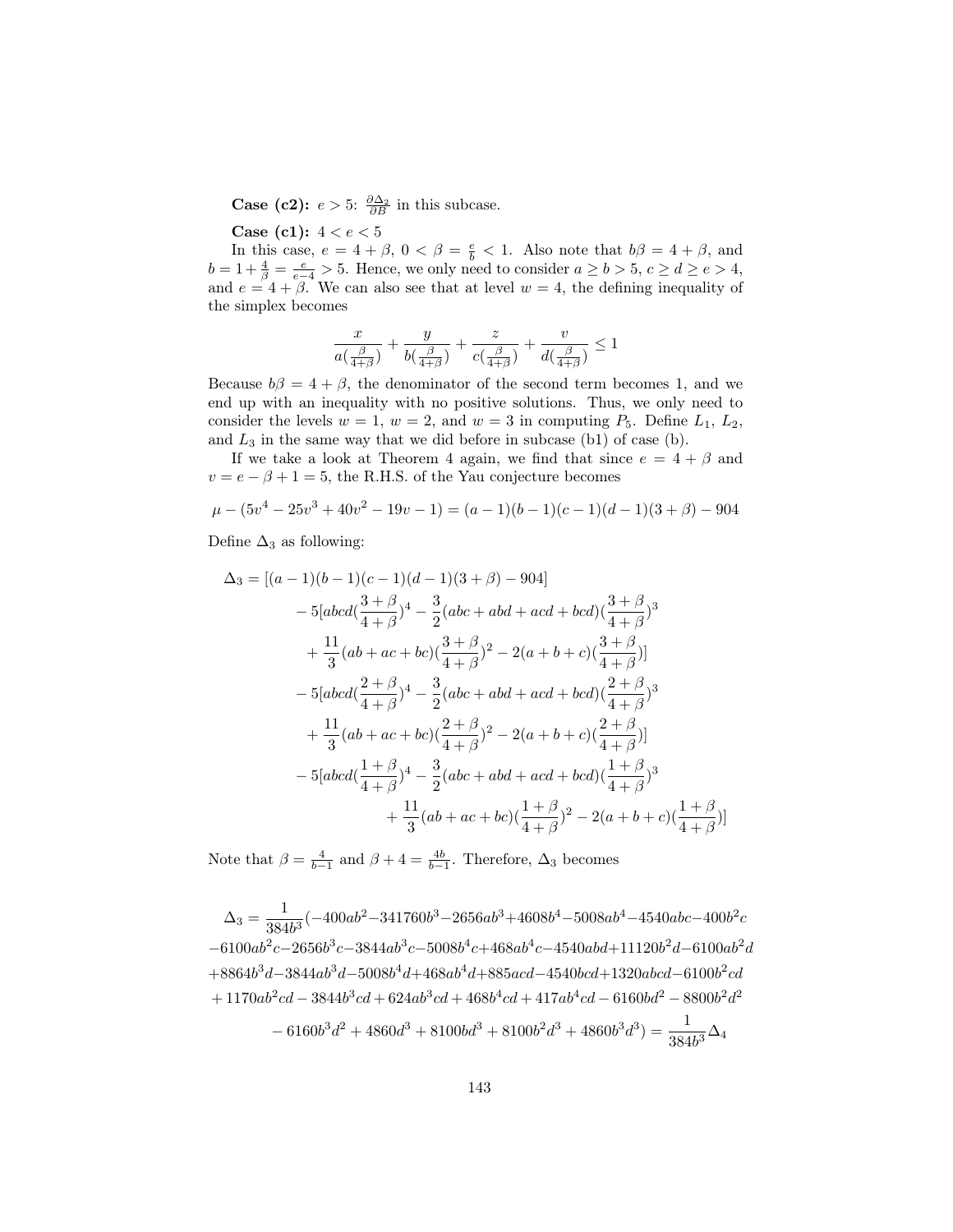Now all we have to do is partial differentiate to ensure that  $\Delta_4$  is positive throughout the domain. We found that  $\Delta_4$  is an increasing function with respect to a, b, c, and d for  $a \ge b \ge c \ge d \ge e > 4$ .

$$
\Delta_4|_{a=b=1+\frac{4}{\beta},c=d=e=4+\beta} = \frac{64(4+\beta)^3(1352-1468\beta-3710\beta^2+3696\beta^3+1950\beta^4+405\beta^5)}{\beta^5}
$$
  
> 0

Evaluated at the minimum,  $\Delta_4$  > 0, so we can conclude that  $\Delta_4$  > 0 for  $a \geq b > 5, c \geq d \geq e > 4.$ 

**Case** (**c2**):  $e > 5$ In this range

$$
\frac{\partial \Delta_2}{\partial B} > 0 \text{ for } A \ge 1, C \ge 1, D \ge 1, e > 5
$$

Therefore  $\Delta_2$  is an increasing function of A, B, C, and D for  $A \geq B \geq C \geq$  $D \geq 1$  and  $e > 5$ .

Finally, combining the results of cases (b1) and (b2) and knowing that  $\Delta_2 =$ 0 at the minimum, we can conclude that  $\Delta_2 > 0$  for  $a \ge b \ge c \ge d \ge e > 4$ , where  $e = [e] + \frac{e}{b}$ .

# **2.2.4** Case (d):  $\beta = \frac{e}{a}$

At level  $w = e - \beta - 1$ ,  $\frac{x}{a} + \frac{y}{b} + \frac{z}{c} + \frac{v}{d} + \frac{e - \beta - 1}{e} \le 1$ . If  $a = e$ , then  $\beta = 1$  and  $e = [e] + \beta$  is an integer. Hence,  $a > e$ . Let  $A = \frac{a}{e}$ ,  $B = \frac{b}{e}$ ,  $C = \frac{c}{e}$ , and  $D = \frac{d}{e}$ , with  $\beta = \frac{e}{a} = \frac{1}{A}$ . Then,  $\Delta_2$  can be rewritten in terms of  $\tilde{A}$ ,  $B$ ,  $C$ , and  $D$ . The, use the partial differentiation test to check that  $\Delta_2$  is positive throughout the domain; the work can be found on the website. We found that  $\Delta_2$  is increasing with respect to A, B, C, and D. Thus, we can conclude that  $\Delta_2$  is an increasing function of A, B, C, and D for  $A \geq B \geq C \geq D \geq 1$  and  $e \geq 4$ .

$$
\Delta_2|_{A=B=C=D=1}=0
$$

Evaluated at the minimum,  $\Delta_2 = 0$ , so we can conclude that  $\Delta_2 > 0$  for  $a \ge b \ge c \ge d \ge e > 4.$ 

### 2.3 CASE IIA

We will now analyze the case that occurs when  $e = 3$ .

**Proposition 12.** Let  $a \ge b \ge c \ge d \ge 3$  be real numbers and let  $e = 3$ . Consider  $\frac{x}{a} + \frac{y}{b} + \frac{z}{c} + \frac{v}{d} + \frac{w}{e} \leq 1$ . Let  $P_5$  be the number of positive integral solutions of the above inequality; i.e.  $P_5 = #\{(x, y, z, v, w) \in \mathbb{Z}_+^5 : \frac{x}{a} + \frac{y}{b} + \frac{z}{c} + \frac{v}{d} + \frac{w}{e} \leq 1\}.$ Then,

$$
120P_5 \le -10(a+b+c) + \frac{275}{27}(ab+ac+bc) + \frac{85}{81}abcd - \frac{5}{2}(abc+abd+acd+bcd)
$$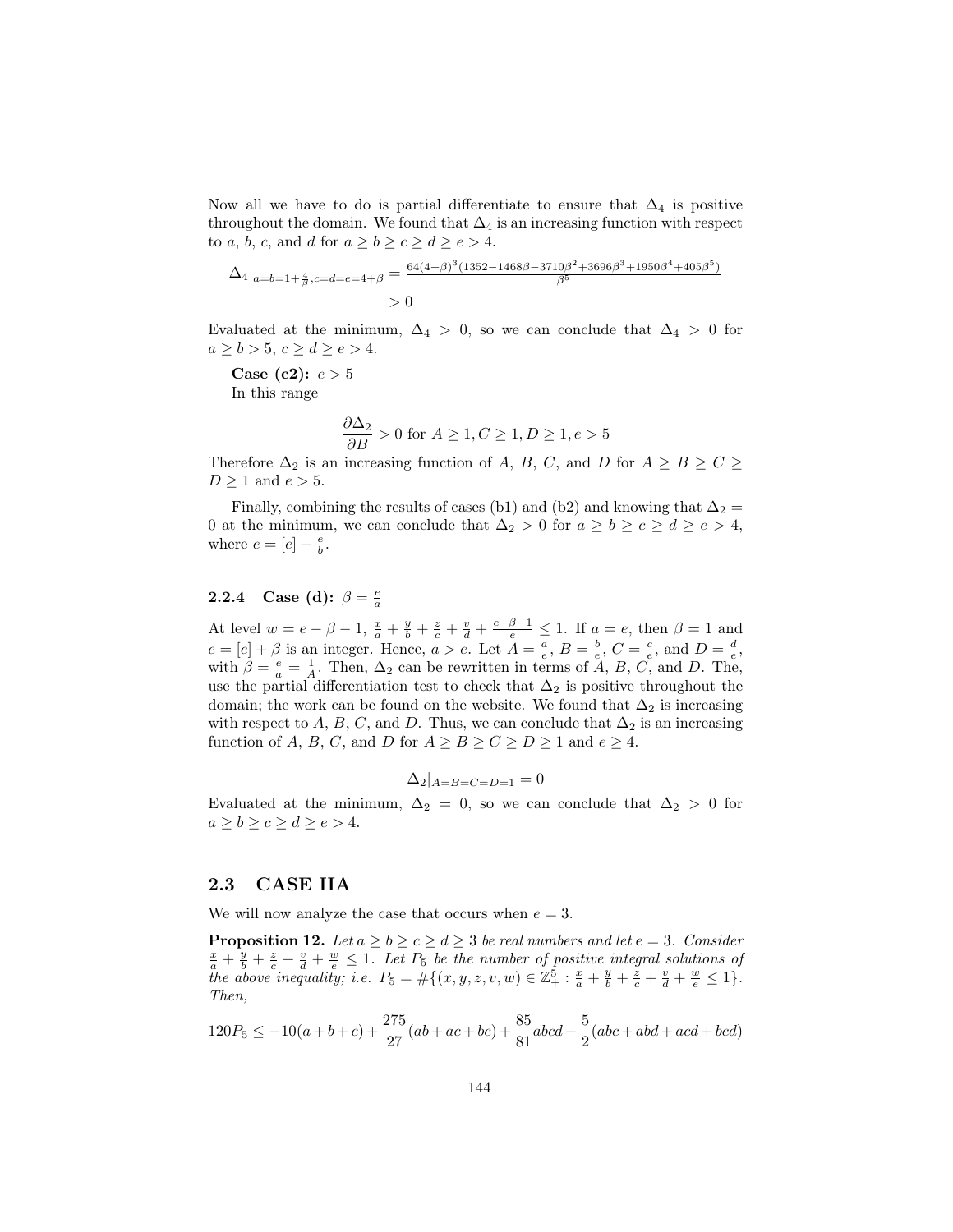We can slice the five-dimensional simplex into the hyperplanes,  $w = 1$ ,  $w =$ 2, ...,  $w = e$ . The inequality above is derived from summing up the fourdimensional GLY conjecture estimates from level  $w = 1$  to  $w = e = 3$ .

**Theorem 13.** Let  $a \ge b \ge c \ge d \ge 3$  be real numbers and let  $e = 3$ . Consider  $\frac{x}{a} + \frac{y}{b} + \frac{z}{c} + \frac{v}{d} + \frac{w}{e} \leq 1$ . Let  $P_5$  be the number of positive integral solutions of the above inequality; i.e.  $P_5 = #\{(x, y, z, v, w) \in \mathbb{Z}_+^5 : \frac{x}{a} + \frac{y}{b} + \frac{z}{c} + \frac{v}{d} + \frac{w}{e} \leq 1\}.$ Then,

$$
120P_5 \le \mu - (5v^4 - 25v^3 + 40v^2 - 19v - 1)|_{v=e=3} = -30 - 2a - 2b
$$
  
+ 2ab - 2c + 2ac + 2bc - 2abc - 2d + 2ad + 2bd - 2abd + 2cd - 2acd  
- 2bcd + 2abcd

We can use the same procedure we used in Case IA to prove that Theorem 13 is true - by showing that the R.H.S. of Theorem 13 is greater than the L.H.S. of Proposition 12. The resulting calculations from the partial differentiation test can be found on the website, but in summary of our findings, we found that the difference between the two is positive throughout the domain. Therefore, the Yau conjecture is an accurate upper bound of the number of integral points within the simplex on the hyperplane  $v = e = 3$ .

#### 2.4 CASE IIB

We should consider next the case that occurs when  $e$  is in the interval  $(3, 4)$ . Theorem 14 below sums up what we are trying to prove.

**Theorem 14.** Let  $a \ge b \ge c \ge d \ge e \ge 3$  be real numbers. Consider  $\frac{x}{a} + \frac{y}{b} + \frac{z}{c}$  $\frac{z}{c} + \frac{v}{d} + \frac{w}{e} \leq 1$ . Let  $P_5$  be the number of positive integral solutions of the above inequality; i.e.  $P_5 = #\{(v, w, x, y, z) \in \mathbb{Z}_{+}^5 : \frac{x}{a} + \frac{y}{b} + \frac{z}{c} + \frac{v}{d} + \frac{w}{e} \leq 1\}$ . Suppose e is not an integer and  $e = [e] + \beta$  where  $\beta$  is either  $\frac{e}{a}, \frac{e}{b}, \frac{e}{c}$ , or  $\frac{e}{d}$ . Define  $\mu = (a-1)(b-1)(c-1)(d-1)(e-1)$ . Then,

 $120P_5 \leq \mu - (5v^4 - 25v^3 + 40v^2 - 19v - 1)|_{v=e-\beta+1} = abcde-(abcd+abc+abde)$  $+ acde + bcde) + (abc + abd + abe + acd + ace + ade + bcd + bce + bde + cde)$  $-(ab+ac+ad+ae+bc+bd+be+cd+ce+de)+(a+b+c+d+e)-1-5e^4+5e^3$  $+5e^2-6e-1+ \beta(20e^3-15e^2-10e+6)-\beta^2(30e^2+15e+5)+\beta^3(20e-5)-5\beta^4+1$ 

The proof entails only the case when  $e$  is in the interval  $(3, 4)$  and can be divided into four subcases: Case (a)  $\beta = \frac{e}{a}$ , Case (b)  $\beta = \frac{e}{b}$ , Case (c)  $\beta = \frac{e}{c}$ , and Case (d)  $\beta = \frac{e}{d}$ .

In the interest of keeping this paper within a reasonable length, the full proof has been omitted from this report and uploaded to the website. In summary of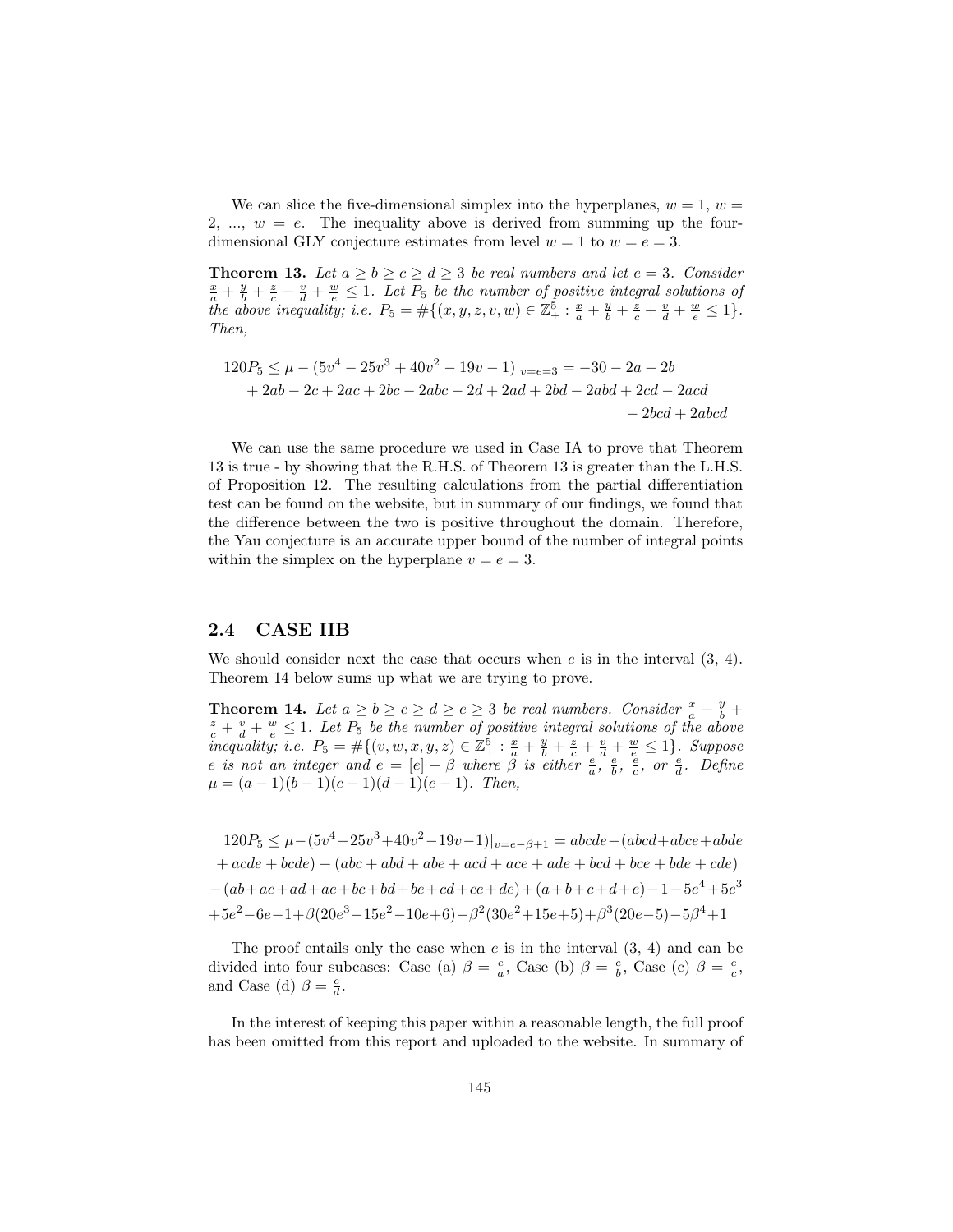our findings, we proved each subcase through methods similar to the ones we used in Case IB, but we also applied Lemma 6 when problems were encountered in the proof of subcases (a), (b), and (c).

### 2.5 CASE IIIA

This section covers the case that occurs when  $e = 2$ .

Up until this point, we have been using the sharp GLY estimate to help prove the Yau estimates hold. However, the sharp conjecture is for  $n$ -dimensional real right-angled simplices with  $a_n \geq n-1$ , where  $a_n$  is the set of the weights. For Case III, the weights  $(a, b, c, d, \text{and } e)$  can be less than 3, so we can no longer compare the five-dimensional Yau estimate to the sum of the 4-dimensional sharp GLY esimates. We can, however, use the rough GLY estimate, which is restated below as a theorem.

**Theorem 15.** Let  $P_n = \#\{(x_1, x_2, ..., x_n) \in \mathbb{Z}_+^n : \frac{x_1}{a_1} + ... + \frac{x_n}{a_n} \leq 1\}$ . Let  $n \geq 3$ . Then, if  $a_1 \ge a_2 \ge ... \ge a_n > 1$ ,

$$
n!P_n < q_n := \prod_{i=1}^n (a_1 - 1).
$$

The proposition below comes directly from Theorem 15.

**Proposition 16.** Let  $a \ge b \ge c \ge d \ge 2$  be real numbers and let  $e = 2$ . Let  $P_5 = #\{(v, w, x, y, z) \in \mathbb{Z}_+^5 : \frac{x}{a} + \frac{y}{b} + \frac{z}{c} + \frac{v}{d} + \frac{w}{e} \le 1\}.$  Then,

$$
120P_5 \le 5(\frac{a}{2}-1)(\frac{b}{2}-1)(\frac{c}{2}-1)(\frac{d}{2}-1).
$$

We can slice the five-dimensional simplex into the hyperplanes  $w = 1, w = 2$ , ...,  $w = e$ . At  $w = 2$ , the inequality becomes  $\frac{x}{a} + \frac{y}{b} + \frac{z}{c} + \frac{v}{d} + \frac{2}{2} \le 1$ , and there are no positive solutions. Thus, the inequality above is derived from taking the four-dimensional rough GLY conjecture estimate for level  $w = 1$ . We can only use the rough GLY conjecture for this case because the weights are not necessarily greater than 3.

Theorem 16 below sums up what we are trying to prove.

**Theorem 17.** Let  $a \ge b \ge c \ge d \ge 2$  be real numbers and let  $e = 2$ . Consider  $\frac{x}{a} + \frac{y}{b} + \frac{z}{c} + \frac{v}{d} + \frac{w}{e} \leq 1$ . Let  $P_5$  be the number of positive integral solutions of the above inequality; i.e.  $P_5 = #\{(v, w, x, y, z) \in \mathbb{Z}_+^5 : \frac{x}{a} + \frac{y}{b} + \frac{z}{c} + \frac{v}{d} + \frac{w}{e} \leq 1\}.$ Define  $\mu = (a-1)(b-1)(c-1)(d-1)(e-1)$ . Then,

$$
120P_5 \le \mu - (5v^4 - 25v^3 + 40v^2 - 19v - 1)|_{v=e=2} = -a - b + ab
$$
  
- c + ac + bc - abc - d + ad + bd - abd + cd - acd - bcd + abcd

From here, we proceed in a similar fashion as we did in all of the other subcases; we apply the partial differentiation test on the difference between the R.H.S. of Theorem 17 and the R.H.S. of Proposition 16.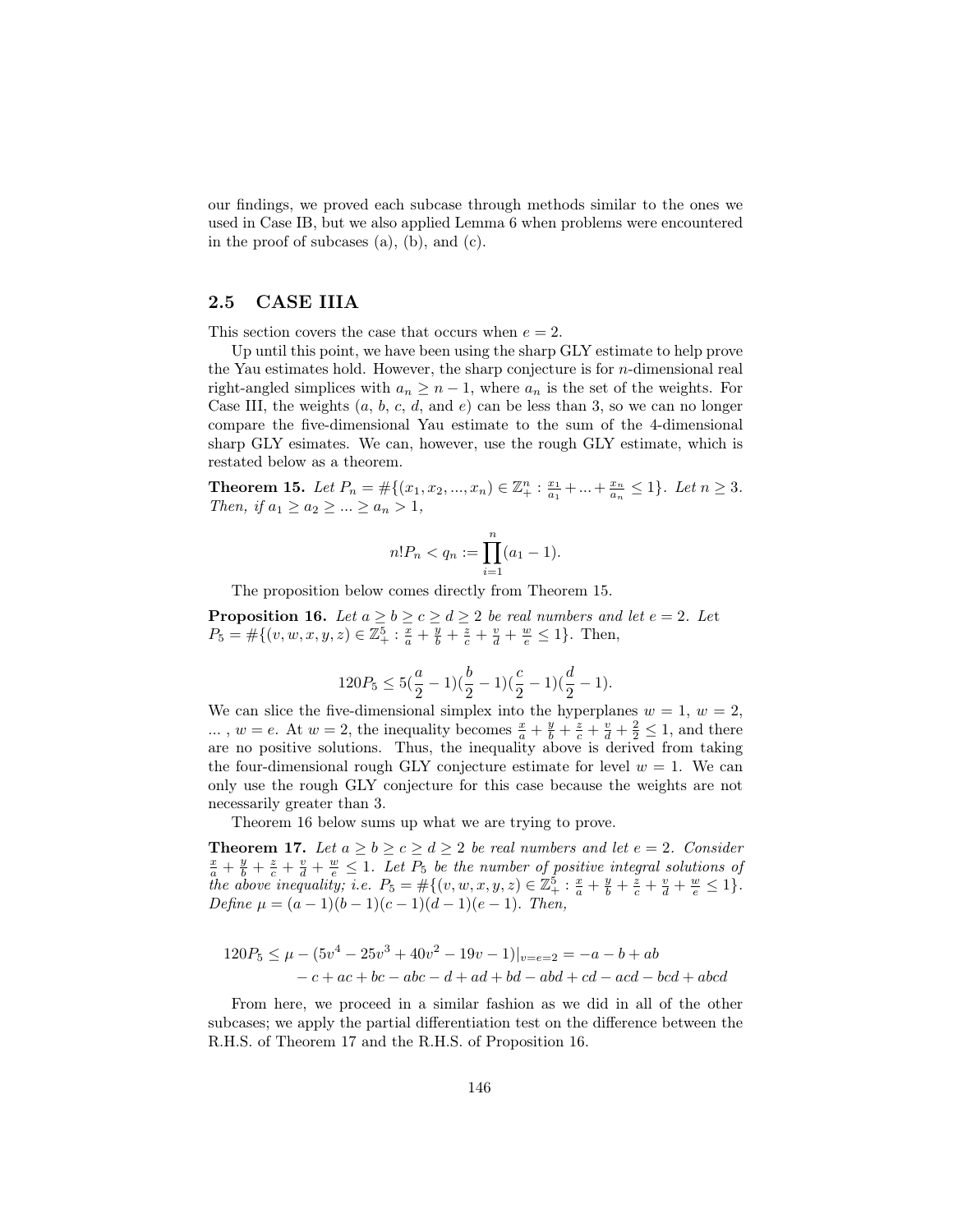### 2.6 CASE IIIB

This section covers the case when  $e$  is in the interval  $(2, 3)$ .

The proof here is a mix between the methodology seen in Case IIB and Case IIIA. There are four subcases; however, the rough GLY conjecture is used in lieu of the sharper estimate. The calculations can be found on the website. In summary of our findings, we found that the Yau conjecture is indeed an accurate upper bound of the number of positive integral points when  $e$  is in the interval (2, 3), thus concluding our proof of Theorem 4 and the Main Theorem.

Theorem 18 below sums up what we are trying to prove.

**Theorem 18.** Let  $a \ge b \ge c \ge d \ge e \ge 2$  be real numbers. Consider  $\frac{x}{a} + \frac{y}{b} + \frac{z}{c}$  $\frac{z}{c} + \frac{v}{d} + \frac{w}{e} \leq 1$ . Let  $P_5$  be the number of positive integral solutions of the above inequality; i.e.  $P_5 = #\{(x, y, z, v, w) \in \mathbb{Z}_+^n : \frac{x}{a} + \frac{y}{b} + \frac{z}{c} + \frac{v}{d} + \frac{w}{e} \leq 1\}$ . Suppose e is not an integer and  $e = [e] + \beta$  where  $\beta$  is either  $\frac{e}{a}, \frac{e}{b}, \frac{e}{c}$ , or  $\frac{e}{d}$ . Define  $\mu = (a-1)(b-1)(c-1)(d-1)(e-1)$ . Then,

$$
120P_5 \le \mu - (5v^4 - 25v^3 + 40v^2 - 19v + 1)|_{v=e-\beta+1} =
$$
  
\n
$$
abcde - (abcd + abce + abde + acde + bcde) + (abc + abd + abe + acd + ace + ade
$$
  
\n
$$
+ bcd + bce + bde + cde) - (ab + ac + ad + ae + bc + bd + be + cd + ce + de) + (a + b + cd + be) -1 - 5e^4 + 5e^3 + 5e^2 - 6e - 1 + \beta(20e^3 - 15e^2 - 10e + 6) - \beta^2(30e^2 + 15e + 5)
$$
  
\n
$$
+ \beta^3(20e - 5) - 5\beta^4 + 1
$$

We will utilize the rough GLY estimate to aid with the proof. The proof entails only the case when  $e$  is in the interval  $(2,3)$  and can be divided into four subcases: Case (a)  $\beta = \frac{e}{a}$ , Case (b)  $\beta = \frac{e}{b}$ , Case (c)  $\beta = \frac{e}{c}$ , and Case (d)  $\beta = \frac{e}{d}$ .

# **2.6.1** Case (a):  $\beta = \frac{e}{a}$

In this case,  $e = 2 + \beta$ , where  $0 < \beta = \frac{e}{a} < 1$ . Also note that  $a\beta = 2 + \beta$ , and  $a = 1 + \frac{2}{\beta} = \frac{e}{e-2} > 3$ . We can also see that at level  $w = 2$ , the defining inequality of the simplex becomes

$$
\frac{x}{a(\frac{\beta}{2+\beta})} + \frac{y}{b(\frac{\beta}{2+\beta})} + \frac{z}{c(\frac{\beta}{2+\beta})} + \frac{v}{d(\frac{\beta}{2+\beta})} \le 1.
$$

Since  $a\beta = 2 + \beta$ , the denominator of the first term,  $a(\frac{\beta}{2+\beta})$ , becomes 1, and the inequality becomes one that has no positive integral solutions. Thus, we can see that we only need to consider the level  $w = 1$  in computing  $P_5$ . Let  $L_1$ be the number of positive integral solutions at level  $w = 1$ . It is bound by the following inequality as defined in Theorem 15,

$$
24L_1 \leq (a(\frac{1+\beta}{2+\beta})-1)(b(\frac{1+\beta}{2+\beta})-1)(c(\frac{1+\beta}{2+\beta})-1)(d(\frac{1+\beta}{2+\beta})-1).
$$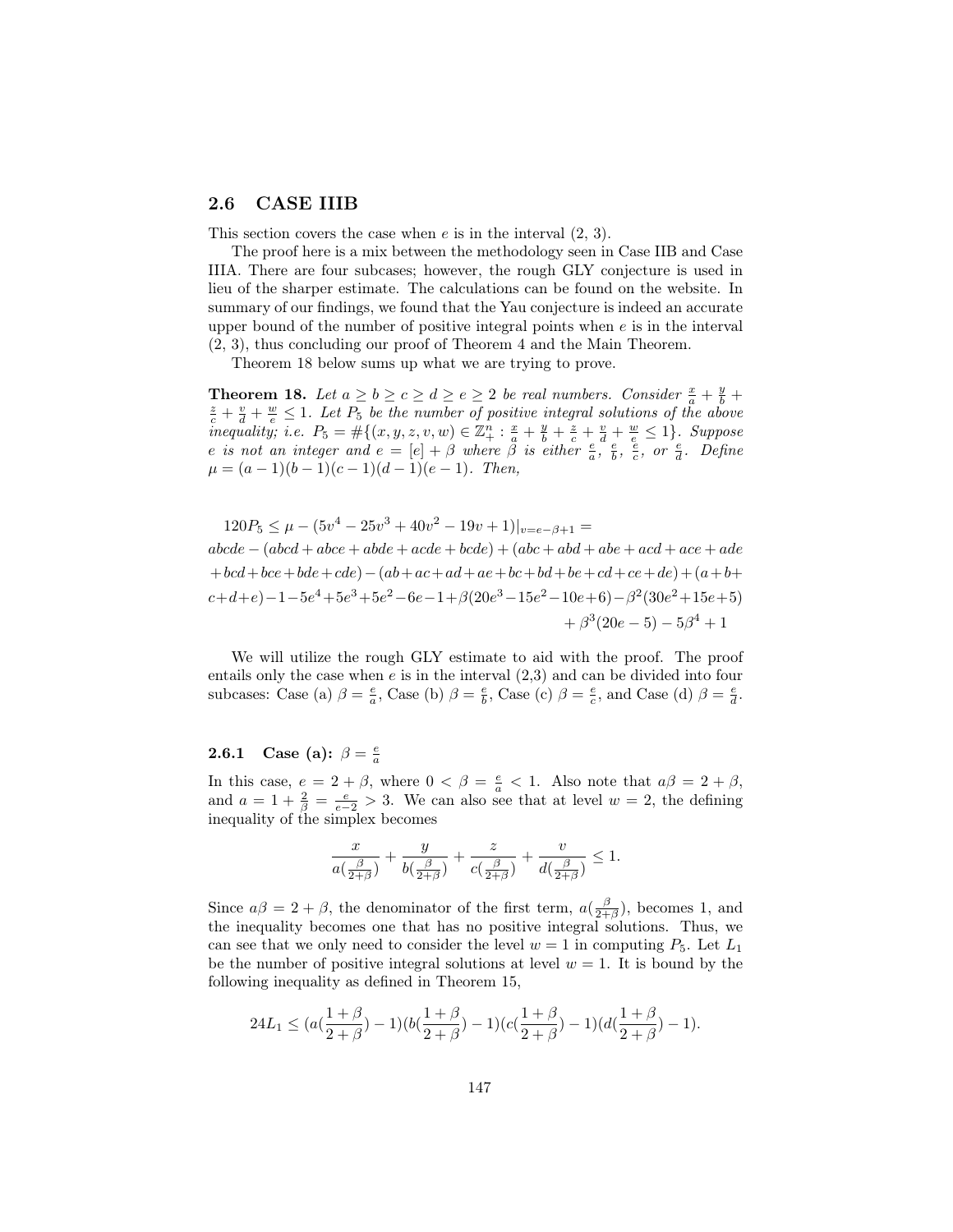Next, we should establish the minimum values of  $a, b, c,$  and  $d$ . We already know that a has to be greater than 3. In consideration of Lemma 6, the denominator of the second term,  $b(\frac{1+\beta}{2+\beta})$ , has to be greater than 3, and the denominator of the third term,  $c(\frac{1+\beta}{2+\beta})$ , has to be greater than 2. Thus, we obtain the inequalities  $b(\frac{1+\beta}{2+\beta}) > 3$  and  $c(\frac{1+\beta}{2+\beta}) > 2$ . Those two restraints lead to the minimums  $b > 3 + \frac{3}{1+\beta}$  and  $c > 2 + \frac{2}{1+\beta}$ .

If we take a look at Theorem 4 again, we find that since  $e = 2 + \beta$  and  $v = e - \beta + 1 = 3$ , the R.H.S. of the Yau conjecture becomes

$$
\mu - (5v4 - 25v3 + 40v2 - 19v - 1) - (a - 1)(b - 1)(c - 1)(d - 1)(1 + \beta) - 32.
$$

Define  $\Delta_2$  as following:

$$
\Delta_2 = [(a-1)(b-1)(c-1)(d-1)(1+\beta) - 32] -
$$
  
5[(a(\frac{1+\beta}{2+\beta}) - 1)(b(\frac{1+\beta}{2+\beta}) - 1)(c(\frac{1+\beta}{2+\beta}) - 1)(d(\frac{1+\beta}{2+\beta}) - 1)]

Note that  $\beta = \frac{2}{a-1}$  and  $\beta + 2 = \frac{2a}{a-1}$ . Therefore,  $\Delta_2$  becomes

$$
\Delta_2 = \frac{1}{16a^3}(-568a^3 + 24a^4 + 20a^2b + 16a^3b - 4a^4b + 20a^2c + 16a^3c - 4a^4c - 10abc
$$
  

$$
-10a^2bc - 6a^3bc - 6a^4bc + 20a^2d + 16a^3d - 4a^4d - 10abd - 10a^2bd - 6a^3bd - 6a^4bd
$$
  

$$
-10acd - 10a^2cd - 6a^3cd - 6a^4cd + 5bcd + 10abcd + 6a^3bcd + 11a^4bcd) = \frac{1}{48a^3}\Delta_3
$$

Now all we have to do is partial differentiate to ensure that  $\Delta_3$  is positive throughout the domain.

In the interest of keeping this paper within a reasonable length, the rest of the proof has been omitted from this report and uploaded to the website. In summary of our findings, we proved the remaining subcases through methods similar to the ones we used in Case (a) of Case IIIB.

### 3 Discussion

As a result of this investigation, we have successfully proved the Yau conjecture for  $n = 5$ . The Yau conjecture is more efficient than the GLY conjecture as a method of obtaining an upper bound for the number of integral points within a 5-dimensional simplex because it does not require  $a_1 \ge a_2 \ge ... \ge a_n \ge$  $n-1$ . Furthermore, the Yau conjecture has numerous applications in the fields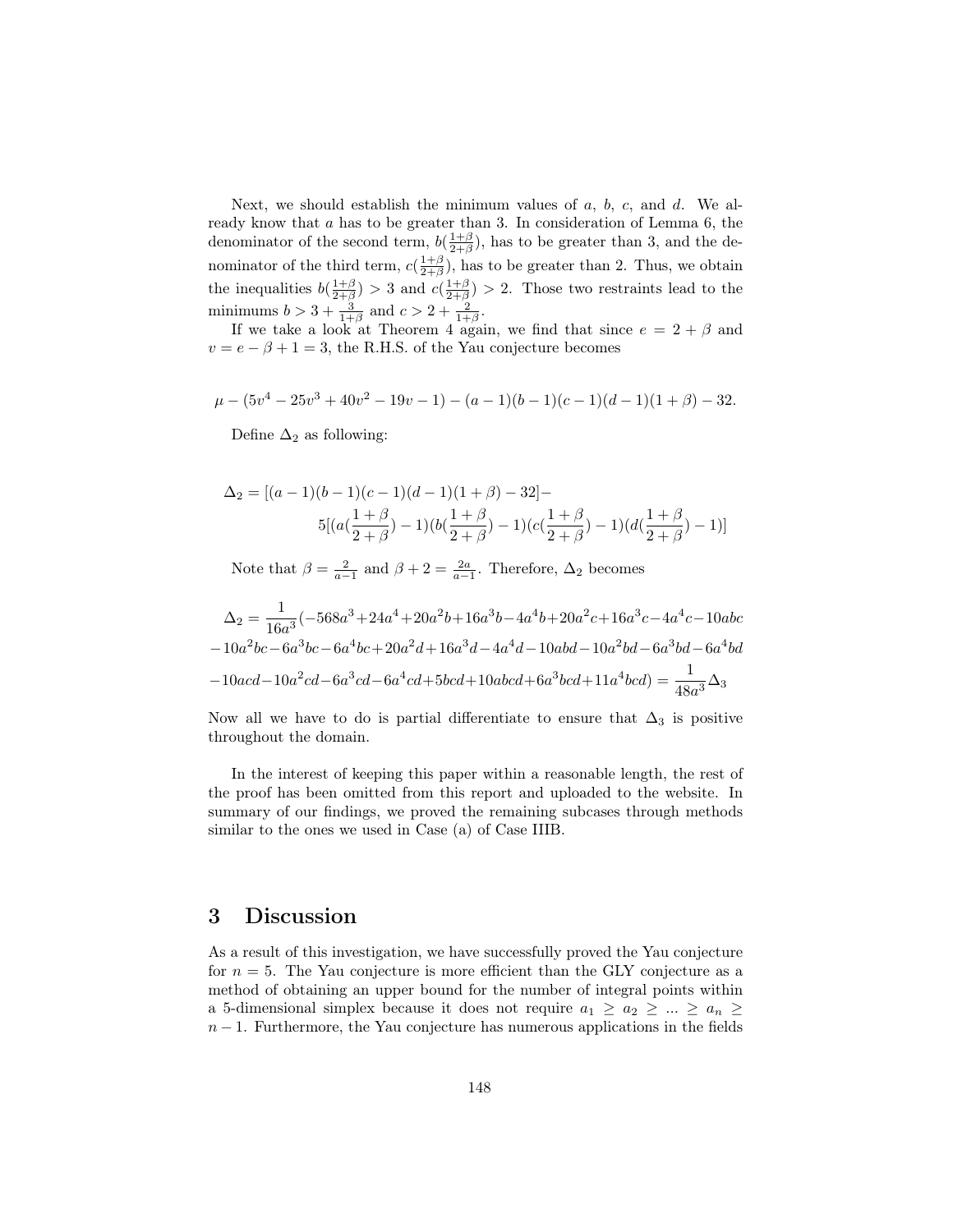of number theory, applied mathmeatics, algebraic geometry, and singularity theory.

The next logical step to take after the complete proof of the Yau conjecture for  $n = 5$  would be to prove the conjecture for the general case n using mathematical induction. This would propel the mathematical community another step closer to classifying affine varieties as cones over projective nonsingular varieties, something mathematicians have been trying to do since Durfee formulated his famous conjecture.

Other future work includes exploring the geometric applications of the Yau conjecture, proofreading my work for typos or errors, and beginning the induction proof of the Yau conjecture for all  $n$ .

### References

- [Du] A. Durfee, The signature of smoothing of complex surface singularities, Ann. of Math 232 (1978), 85-98.
- [Eh] E. Ehrhart, Sur un problem de geometrie diophantienne lineaire II, Journal fur die reine und angewandte Mathematik 227 (1967), 25-49.
- [Gr] A. Granville, The lattice points of an n-dimensional tetrahedron, Aequationes Math 41 (1991), 234-241.
- [Ho-Zh] S. Hong and J. Zhao, Analysis of sharp polynomial upper estimate of number of positive integral points in a five-dimensional tetrahedra, Discrete Mathematics 308 (2008), 4955-4971.
- [Le] D. H. Lehmer, The lattice points of an n-dimensional tetrahedron, Duke Math. J. 7 (1940), 341-353.
- [Li-Ya 1] K. P. Lin and S. S. T. Yau, A sharp estimate of number of integral points in a 5-dimensional tetrahedral, Journal fur die reine und angewandte Mathematik 547 (2002), 191-205.
- [Li-Ya 2] \_\_\_\_\_\_, Analysis for a sharp polynomial upper estimate of the number of positive integral points in a 4-dimensional tetrahedron, Journal of Number Theory 93 (2002), 207-234.
- [Li-Ya 3] \_\_\_\_\_\_\_, Classification of affine varieties being cones over nonsingular projective varieties: hypersurface case, Communications in Analysis and Geometry 12 (2004), 1201-1219.
- [Li-Ya 4] \_\_\_\_\_\_\_, Counting the number of integral points in general ndimensional tetrahedral and Bernoulli polynomials, Canadian Mathematics Bulletin 24 (2003) 229-241.